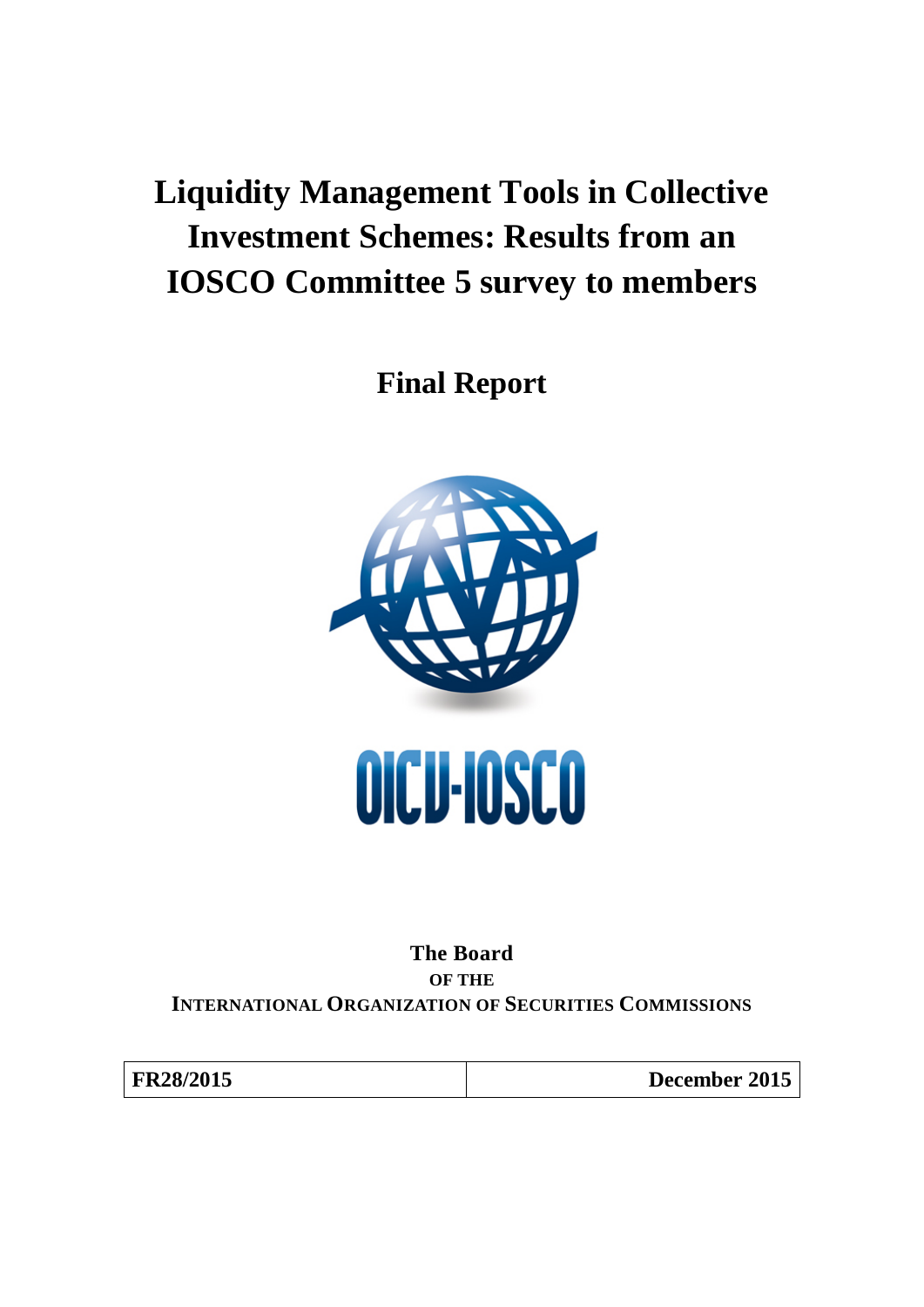The International Organization of Securities Commissions www.iosco.org

© *International Organization of Securities Commissions 2015. All rights reserved. Brief excerpts may be reproduced or translated provided the source is stated.*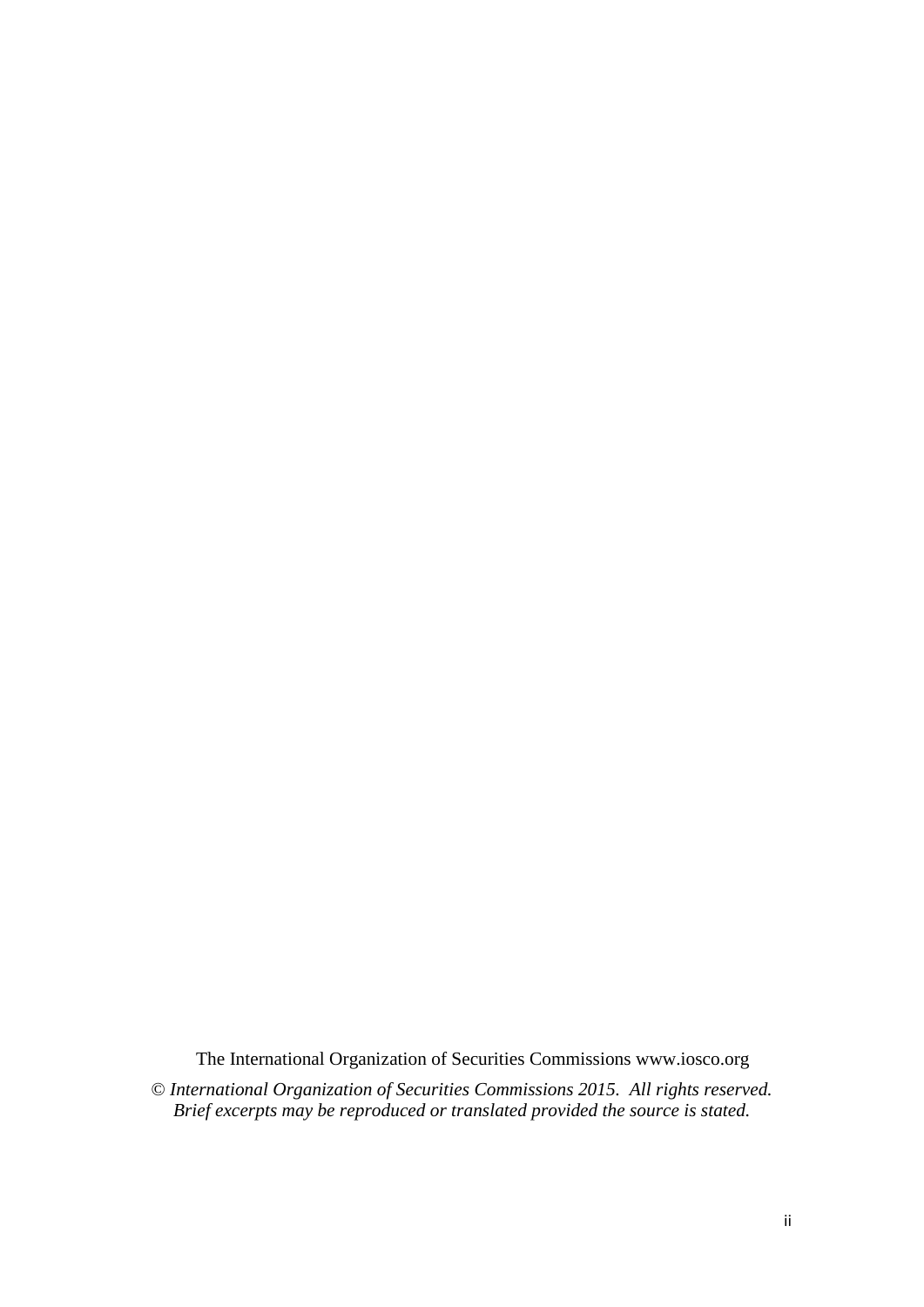## Executive Summary

- The purpose of this report is to present the findings of the survey on liquidity management tools conducted by IOSCO Committee 5 members. The survey was designed to look into existing liquidity management frameworks in member jurisdictions with a particular focus on tools to help deal with exceptional situations (e.g., significant redemption pressure). It covered topics such as tool availability, use, outcomes, as well as who has the right to activate such tools. Twenty-seven members responded.
- Many liquidity management tools are available to jurisdictions, some of which are specifically tailored to the features and nature of the funds considered (e.g., money market funds, real estate funds, hedge funds). In particular, most jurisdictions clearly distinguish open-ended schemes from closed-ended ones.
- The most common tools are: redemptions fees; redemptions gates; redemptions in kind; side pockets; and suspension of redemptions. Suspension of redemptions is available in all responding jurisdictions, with the power to activate, in exceptional circumstances, in both the hands of the fund/asset manager and regulator.
- Regulatory definitions of liquidity or liquid instruments are varied, ranging from no formal definition to quite granular specifications, including lists of asset classes considered to be "liquid" in nature. Where definitions exist they tend to be more principles-based rather than prescriptive in nature.
- Beyond the overarching principle that managers should ensure investors can redeem at the frequency set in the funds' constituting documents, funds are generally required to have appropriate risk management and internal quality controls to ensure that all material risks are properly identified, assessed, monitored and controlled.
- Open-ended funds are generally subject to additional regulatory requirements dealing with fund leverage, asset concentration, investor concentration, restrictions on illiquid asset investment and short-term borrowings.
- The existence of liquidity management tools are generally communicated upfront in fund disclosure documents, with the responsibility to activate tools in the hands of the funds (be it manager/operator or trustee).
- The use of liquidity management tools does not need approval from the responsible regulator, generally. However, regulatory guidance on the circumstance under which tools may be used is provided in many jurisdictions. This is particularly true for the activation of suspension of redemptions.
- Historically, many of the liquidity management tools outlined in the report have been activated within individual jurisdictions, with the recent financial crisis being a particularly rich source of recent case studies. In terms of the impact of such tools activations, it should be noted that the impact may significantly vary depending on whether it results from a market-wide event (e.g., 2008 crisis) or from a problem experienced at the fund level. In the large majority of cases, these tools have been used without causing any broader effect beyond the fund(s) involved.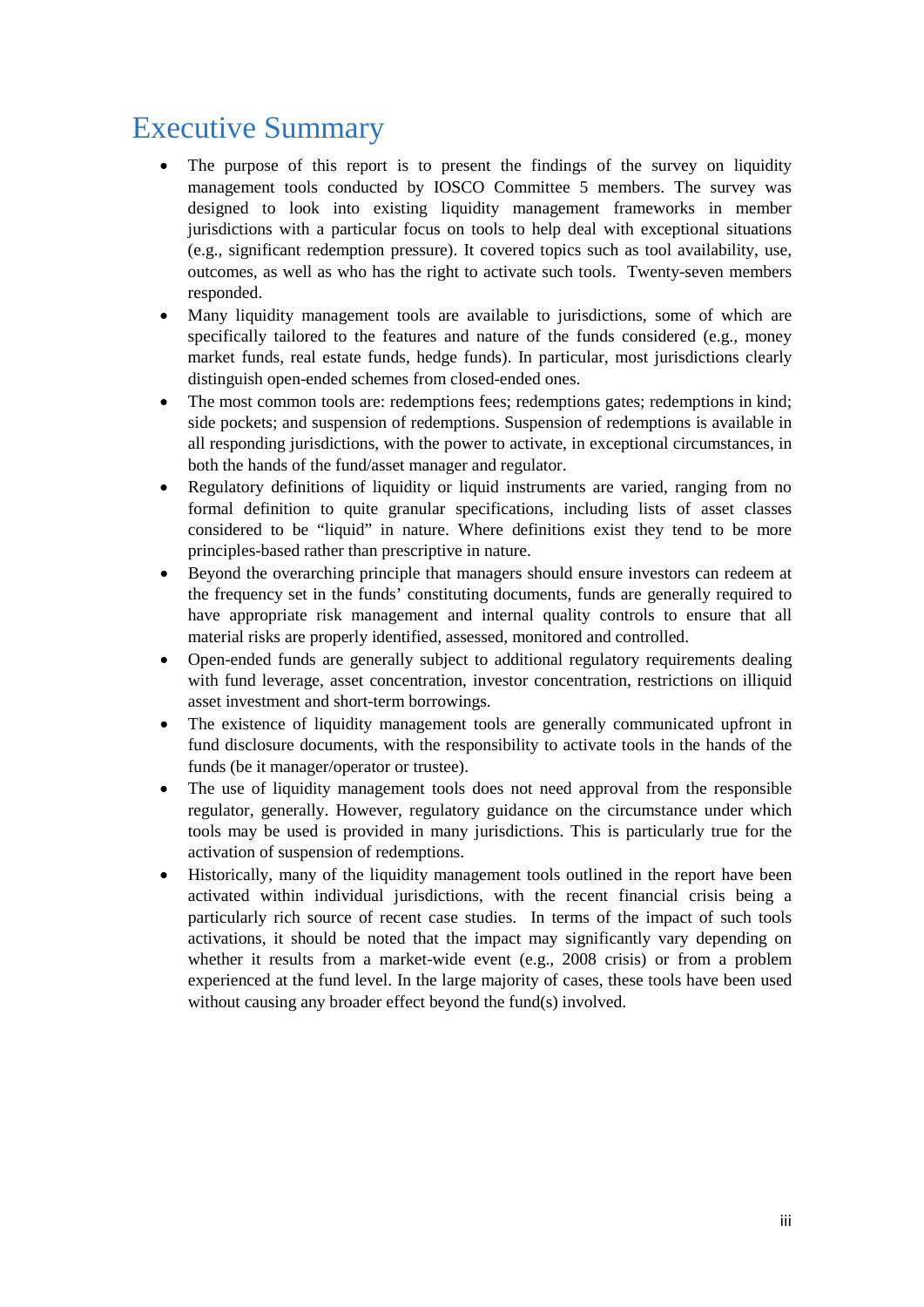### **Table of Contents**

| Responses to the question: What type of liquidity management tool is available in your<br>jurisdiction? (e.g., Gates, Side pockets, Suspension of redemptions, Redemption in kind,<br>Valuation at bid price, Swing pricing / Anti-dilution levy / redemption fee, Other?) 3 |
|------------------------------------------------------------------------------------------------------------------------------------------------------------------------------------------------------------------------------------------------------------------------------|
| Responses to the question: Does your regulatory framework define liquidity and/or liquid                                                                                                                                                                                     |
| Responses to the question: "Does your regulatory framework contain provisions on how to<br>manage liquidity beyond the overarching principle that managers should ensure investors can                                                                                       |
| Responses to the question: Whether the tool requires prior authorization by the regulator to be                                                                                                                                                                              |
| Responses to the question: Whether the regulatory framework contains specific provisions in                                                                                                                                                                                  |
| Responses to the question: Is the tool required for certain types of funds, if so for what                                                                                                                                                                                   |
| Responses to the question: Is there a maximum amount of time to resolve the issue which led                                                                                                                                                                                  |
| Responses to the question: Can the tool also be used in normal circumstances? 16                                                                                                                                                                                             |
| Responses to the question: How are investors informed of the existence of the tool and if                                                                                                                                                                                    |
| Responses to the question: Can the tool be activated by the asset manager and / or the                                                                                                                                                                                       |
| Past experience with the use of liquidity management tools, their outcome and impacts.  23                                                                                                                                                                                   |
|                                                                                                                                                                                                                                                                              |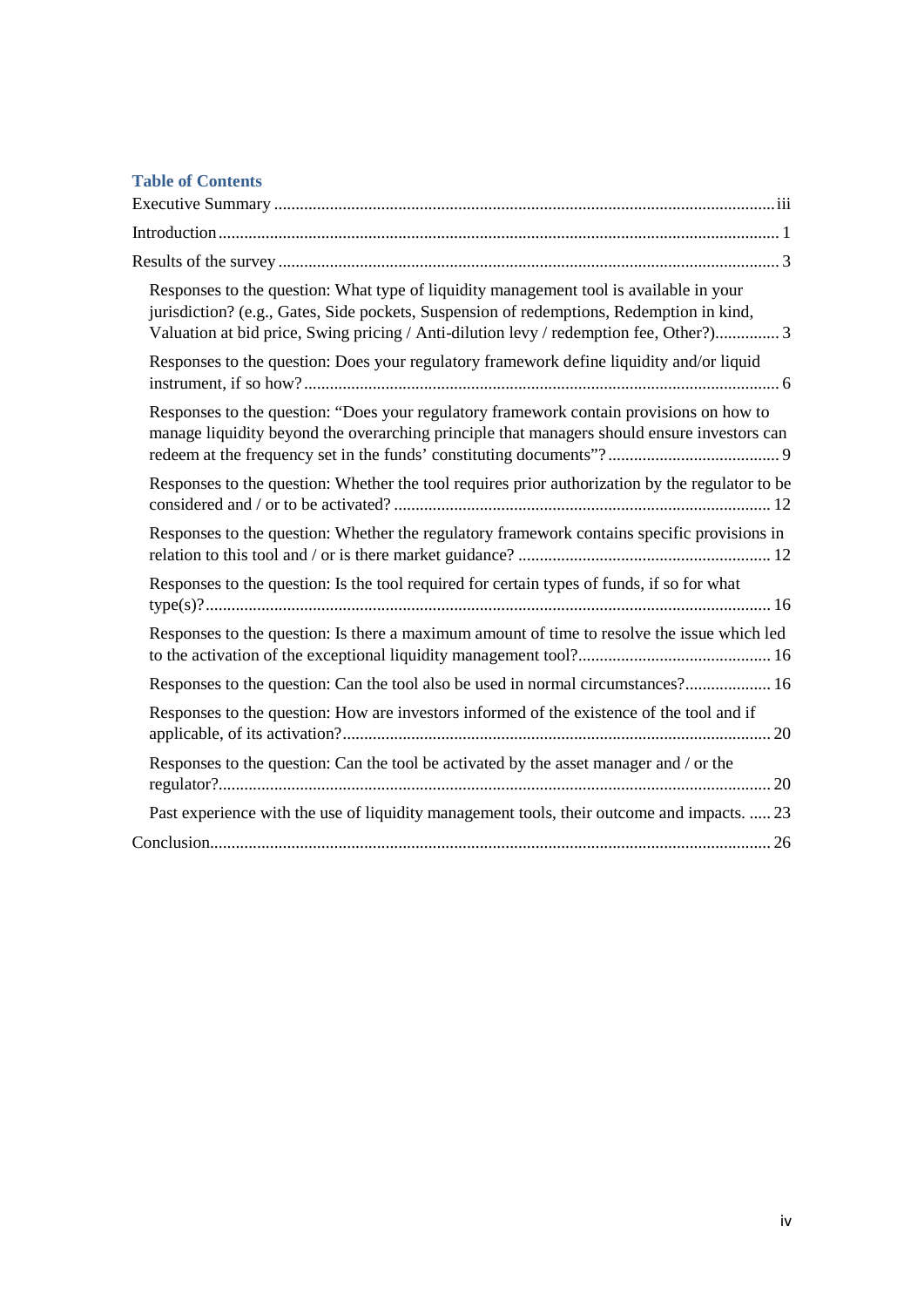### **List of Figures and Tables**

<span id="page-4-0"></span>

| Table 2: Availability of policy tools to manage internal fund liquidity in selected jurisdictions . 4 |
|-------------------------------------------------------------------------------------------------------|
|                                                                                                       |
| Table 4: Extra regulatory provisions on managing fund liquidity by jurisdiction  10                   |
| Table 5: Regulatory authorisation for the use of liquidity management tool by jurisdiction 13         |
| Table 6: Regulatory guidance provided on the use (including parameters) of liquidity                  |
|                                                                                                       |
| Table 7: Answers to the question $-\text{``Are tools available for only certain types of funds''}$ by |
|                                                                                                       |
| Table 8: Responses to "Is there a maximum time to resolve the issue which led to the activation       |
|                                                                                                       |
| Table 9: Responses to "Can the liquidity tools be used in normal circumstances"  19                   |
| Table 10: Media through which investors are informed of the existence and activation of               |
|                                                                                                       |
| Table 11: Does the regulator have the ability to activate the liquidity management tool? 22           |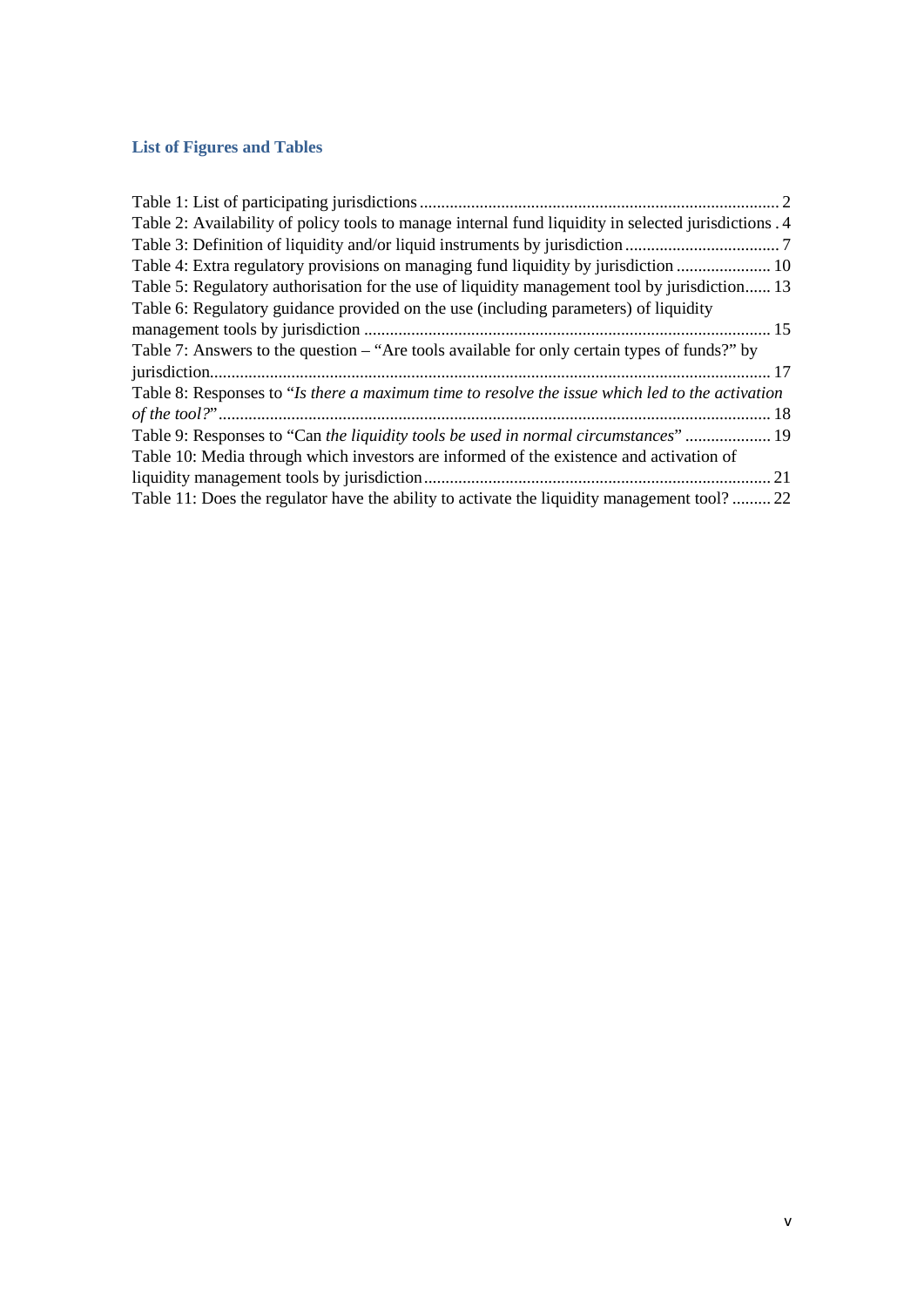## Introduction

The purpose of this report is to present the findings of the survey on liquidity management tools circulated to IOSCO Committee 5 members in April 2015. The survey was comprised of 4 questions. The questions were:

- 1. What type of liquidity management tools is available in your jurisdiction? (e.g. Gates, Side pockets, Suspension of redemptions, Redemption in kind, Valuation at bid price, Swing pricing / Anti-dilution levy / redemption fee, Other?)
- 2. Does your regulatory framework define liquidity and/or liquid instrument, if so how?
- 3. Does your regulatory framework contain provisions on how to manage liquidity beyond the overarching principle that managers should ensure investors can redeem at the frequency set in the funds' constituting documents?
- 4. For each tool, please describe:
	- a. Whether the tool requires prior authorization by the regulator to be considered and / or to be activated?
	- b. Whether the regulatory framework contains specific provisions in relation to this tool and / or is there market guidance? (e.g. are there specific provisions which require activation of certain tools either in predefined circumstances?)
	- c. If the tool is required for certain types of funds, if so for what type $(s)$ ?
	- d. Is there a maximum amount of time to resolve the issue which led to the activation of the exceptional liquidity management tool?
	- e. Can the tool also be used in normal circumstances?
	- f. How are investors informed of the existence of the tool and, if applicable, of its activation?
	- g. Can the tool be activated by the asset manager and / or the regulator?
	- h. Past experience: Was the tool used / if so when and for what reason? If the information is available, what was the outcome? Were there circumstances where the fund was subsequently liquidated? Do you have knowledge of any broader impact (beyond the fund itself)?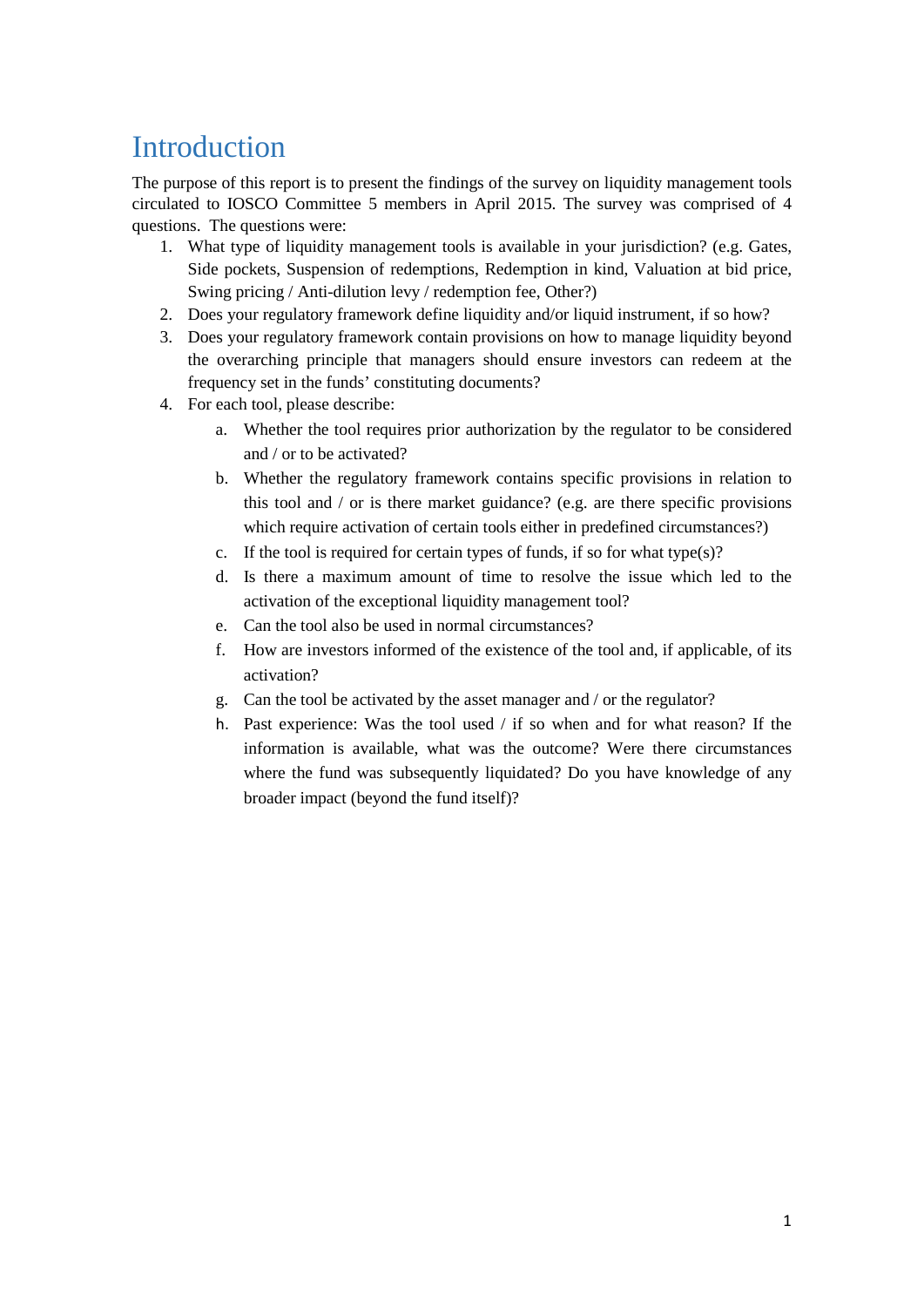<span id="page-6-0"></span>Twenty-seven members (26 jurisdictions) responded to the survey. For a list of survey respondents please consult [Table 1](#page-6-0) below.

| <b>Jurisdiction</b>              | <b>Organisation</b>          | <b>Abbreviation</b> |
|----------------------------------|------------------------------|---------------------|
| <b>Australia</b>                 | <b>ASIC</b>                  | AU                  |
| <b>Belgium</b>                   | <b>FSMA</b>                  | <b>BE</b>           |
| <b>Brazil</b>                    | <b>CVM</b>                   | <b>BR</b>           |
| Canada                           | <b>OSC</b> and AMF<br>Québec | CA                  |
| China                            | <b>CSRC</b>                  | <b>CN</b>           |
| <b>France</b>                    | <b>AMF</b>                   | <b>FR</b>           |
| Germany                          | <b>BaFin</b>                 | DE                  |
| <b>Hong Kong</b>                 | <b>SFC</b>                   | <b>HK</b>           |
| <b>India</b>                     | <b>SEBI</b>                  | IN                  |
| <b>Ireland</b>                   | Central Bank of<br>Ireland   | IR                  |
| <b>Israel</b>                    | <b>ISA</b>                   | IS                  |
| Italy                            | <b>CONSOB</b>                | IT                  |
| Japan                            | <b>JFSA</b>                  | JP                  |
| <b>Jersey</b>                    | <b>FSC</b>                   | <b>JE</b>           |
| Luxembourg                       | <b>CSSF</b>                  | LU                  |
| <b>Mexico</b>                    | <b>CNBV</b>                  | <b>MX</b>           |
| <b>The</b><br><b>Netherlands</b> | <b>AFM</b>                   | NL                  |
| Portugal                         | <b>CMVM</b>                  | PO                  |
| Romania                          | <b>ASF</b>                   | <b>RO</b>           |
| <b>Singapore</b>                 | <b>MAS</b>                   | <b>SG</b>           |
| <b>South Africa</b>              | <b>FSB</b>                   | <b>SA</b>           |
| <b>Spain</b>                     | <b>CNMV</b>                  | <b>ES</b>           |
| <b>Switzerland</b>               | <b>FINMA</b>                 | <b>CH</b>           |
| <b>Turkey</b>                    | <b>CMB</b>                   | TU                  |
| <b>UK</b>                        | <b>FCA</b>                   | <b>UK</b>           |
| <b>USA</b>                       | <b>SEC</b>                   | <b>US</b>           |

**Table 1: List of participating jurisdictions**

**Source: Compiled by IOSCO Research from C5 survey respondents**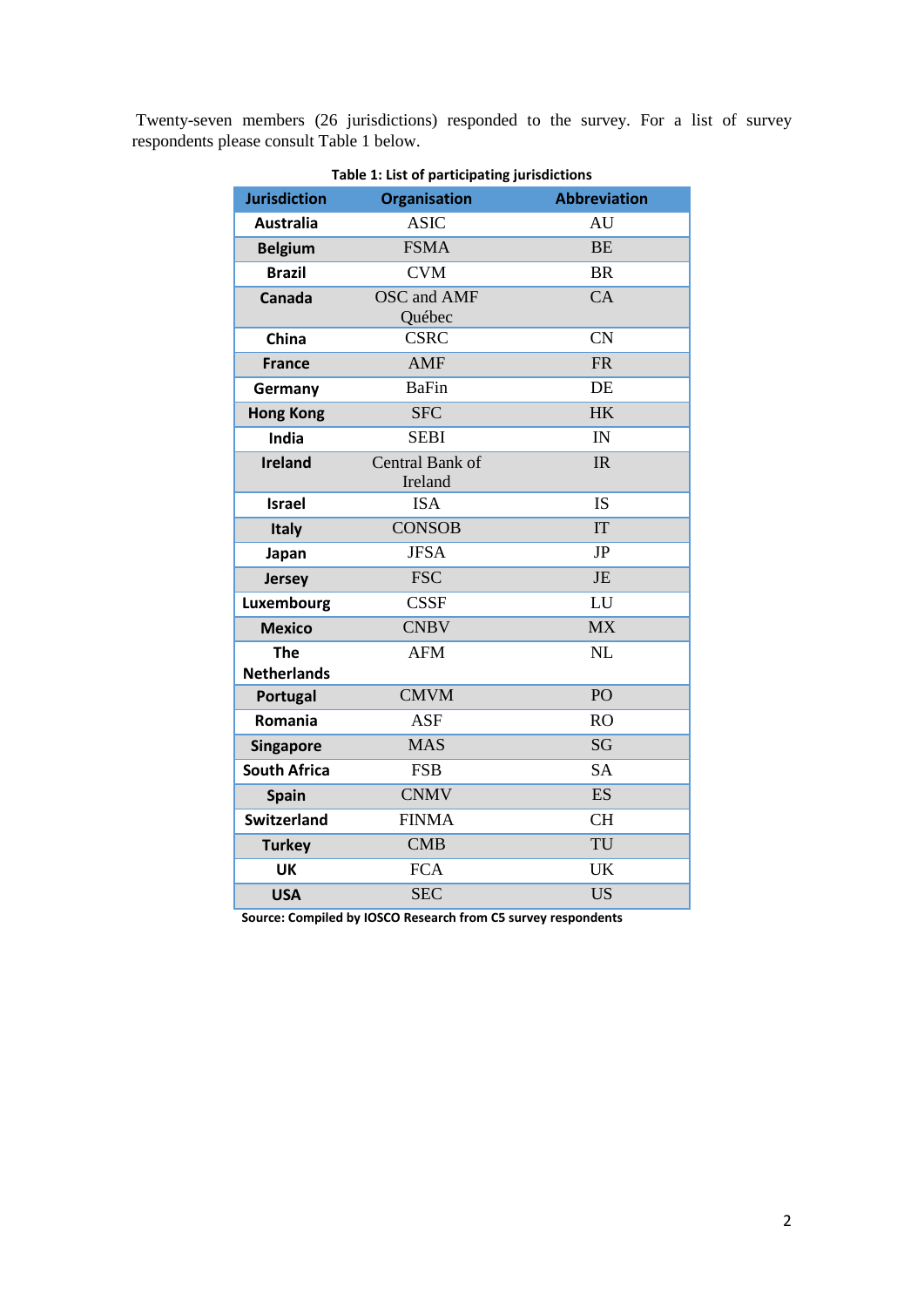## <span id="page-7-0"></span>Results of the survey

What follows below is a synthesis of the responses to the above-mentioned questions. The summary is meant to capture the overarching messages conveyed in the responses. The summary should not be taken as being representative of any individual jurisdiction, unless otherwise stated.

<span id="page-7-1"></span>Responses to the question: What type of liquidity management tool is available in your jurisdiction? (e.g., Gates, Side pockets, Suspension of redemptions, Redemption in kind, Valuation at bid price, Swing pricing / Anti-dilution levy / redemption fee, Other?)

[Table 2](#page-8-0) presents a full matrix of tools available in responding jurisdictions. On inspection, the tools available are as varied as the jurisdictions that responded. In some cases, tools are only available for a subset of investment funds (e.g., money market funds, hedge funds or real estate funds).

The table indicates there are many common policy tools available to multiple jurisdictions. For example, a majority of jurisdictions reported that the following tools were available in their jurisdiction:

- Redemptions fees
- Redemptions gates $<sup>1</sup>$  $<sup>1</sup>$  $<sup>1</sup>$ </sup>
- Redemptions in kind
- Side pockets
- Suspension of redemptions

The one common policy tool available in all reporting jurisdictions is the ability to suspend redemptions. When and how this tool can be applied varies across jurisdictions. Generally speaking, suspension of redemptions is at the discretion of the fund manager and is implemented to ensure equitable treatment of all investors in a fund and motivated by the need to act in the investors' best interest. Additionally, in some instances, suspension of redemptions can be invoked when the daily redemption requests of a fund exceed a predefined threshold as a percentage of assets under management (AuM). This threshold is between 5% and 25% of AuM, based on responses to the survey.<sup>[2](#page-7-3)</sup> In some circumstances a suspension of redemptions may also be implemented when the market where the underlying assets are traded is closed. Suspensions of redemptions have happened on several occasions over time and for a variety of reasons, ranging from market closures, cyclones, custodian liquidation, cyber-security related incident affecting the manager etc. In some jurisdictions, suspension of redemptions may be imposed by the regulator if it is deemed in the public interest or for financial stability reasons (e.g. in the EU). Many jurisdictions have tailored tools to address liquidity management risk, too.

<span id="page-7-2"></span> $\frac{1}{1}$ <sup>1</sup> In some jurisdictions the ability to implement redemption gates was only available to funds that were not of a retail focus (private or alternative funds).

<span id="page-7-3"></span><sup>&</sup>lt;sup>2</sup> The threshold naturally depends on the jurisdictions and the type of fund. In some jurisdictions, closed-end funds have a higher proportional threshold than open-ended funds.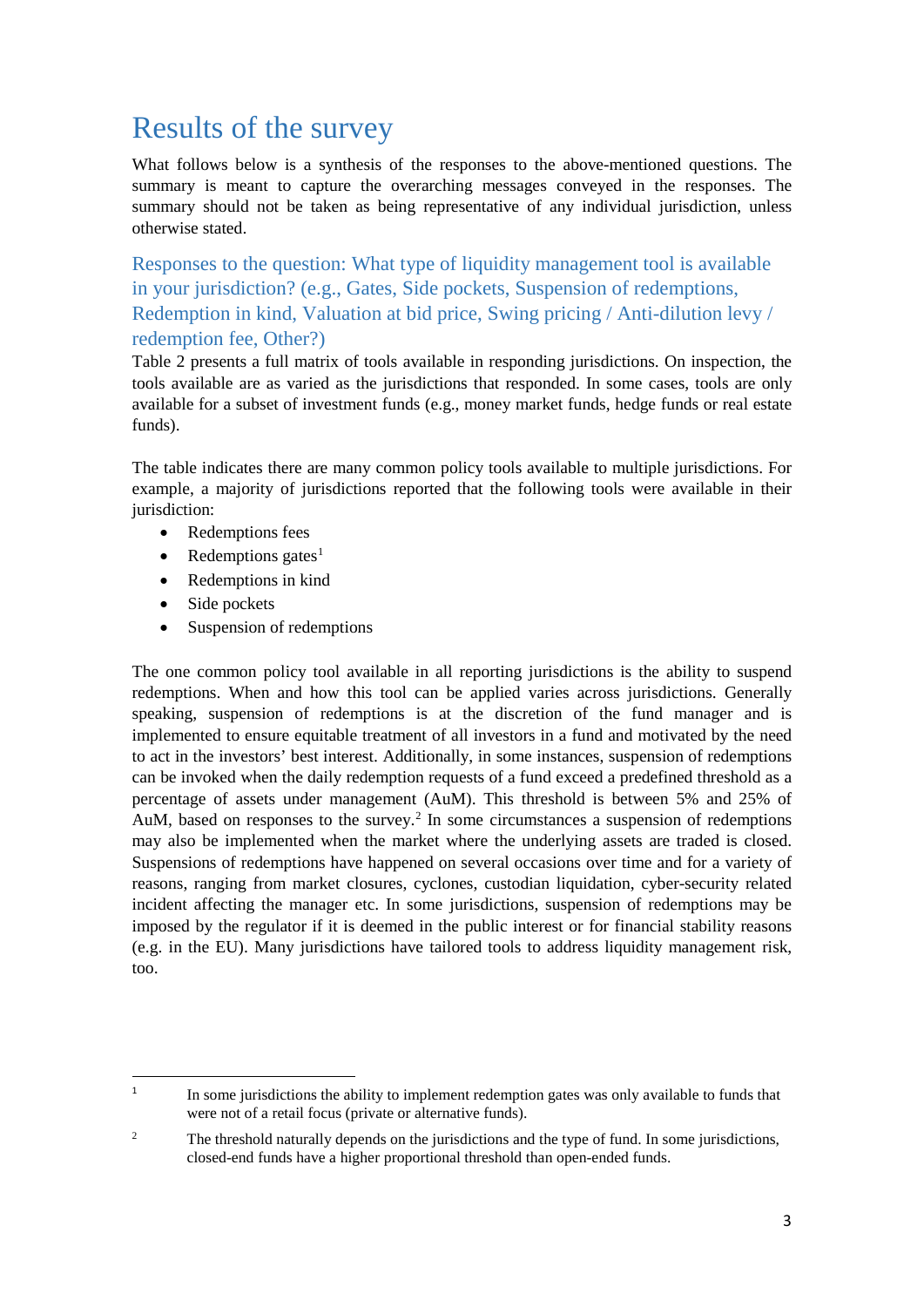<span id="page-8-0"></span>

|                                                            |                 |           |                 |                 |              |                 |                 |              |              |              |              | Availability of tools |              |              |                          |                          |              |                 |                  |                 |                 |                  |                  |              |                  |                          |
|------------------------------------------------------------|-----------------|-----------|-----------------|-----------------|--------------|-----------------|-----------------|--------------|--------------|--------------|--------------|-----------------------|--------------|--------------|--------------------------|--------------------------|--------------|-----------------|------------------|-----------------|-----------------|------------------|------------------|--------------|------------------|--------------------------|
| Tools $\downarrow$                                         | AU <sup>1</sup> | $BE^{16}$ | BR <sup>2</sup> | CA <sup>3</sup> | <b>CN</b>    | FR <sup>4</sup> | DE <sup>5</sup> | $HK^{15}$    | IN           | IR           | IS.          | IT <sup>6</sup>       | <b>JP</b>    | JE           | LU                       | <b>MX</b>                | <b>NL</b>    | PO <sup>7</sup> | RO <sup>17</sup> | SG <sup>8</sup> | SA <sup>9</sup> | ES <sup>10</sup> | CH <sup>11</sup> | $TU^{12}$    | UK <sup>13</sup> | US <sup>14</sup>         |
| <b>Swing pricing</b>                                       |                 |           |                 |                 |              | $\checkmark$    |                 | $\checkmark$ |              | $\checkmark$ |              | $\checkmark$          |              | $\checkmark$ | $\overline{\phantom{0}}$ | $\overline{\phantom{0}}$ | $\checkmark$ |                 |                  | $\checkmark$    |                 |                  | $\checkmark$     |              | $\checkmark$     |                          |
| <b>Redemption fees</b>                                     | $\checkmark$    |           | $\checkmark$    | $\checkmark$    | $\checkmark$ | $\checkmark$    | $\checkmark$    | v            | $\checkmark$ | $\checkmark$ |              | $\checkmark$          |              | $\checkmark$ | $\checkmark$             | $\checkmark$             | $\checkmark$ | $\checkmark$    | $\checkmark$     | ◡               | ◡               |                  | $\checkmark$     | $\checkmark$ | ◡                | u                        |
| Anti-dilution levy                                         |                 |           |                 |                 |              | $\checkmark$    |                 | $\checkmark$ |              | $\checkmark$ |              | $\checkmark$          | ✓            | $\checkmark$ | $\checkmark$             |                          | $\checkmark$ |                 | $\checkmark$     | $\checkmark$    |                 |                  |                  |              | $\checkmark$     |                          |
| <b>Redemption gates</b>                                    |                 |           |                 |                 |              | $\checkmark$    |                 | $\checkmark$ | $\checkmark$ | $\checkmark$ |              | $\checkmark$          |              | $\checkmark$ | u                        | $\checkmark$             | $\checkmark$ | $\checkmark$    | $\checkmark$     | $\checkmark$    | $\checkmark$    | $\checkmark$     | $\checkmark$     |              | $\checkmark$     | $\checkmark$             |
| <b>Redemptions in kind</b>                                 | $\checkmark$    |           | $\checkmark$    | $\checkmark$    |              | $\checkmark$    | $\checkmark$    | $\checkmark$ |              | $\checkmark$ |              |                       |              | $\checkmark$ | $\overline{\phantom{0}}$ | $\overline{\phantom{0}}$ |              | $\checkmark$    |                  | $\checkmark$    | $\checkmark$    | $\mathbf{v}$     | $\checkmark$     |              | $\checkmark$     | $\checkmark$             |
| Side pockets                                               | $\checkmark$    |           | $\checkmark$    |                 | $\checkmark$ | $\checkmark$    |                 | $\checkmark$ |              | ✓            |              | $\checkmark$          |              | $\checkmark$ | $\checkmark$             | $\checkmark$             |              |                 |                  | $\checkmark$    | $\checkmark$    | $\checkmark$     |                  |              | ✓                | ✓                        |
| <b>Suspension of redemptions</b>                           |                 |           |                 |                 |              |                 |                 |              |              |              |              |                       |              |              |                          |                          |              |                 |                  |                 |                 |                  |                  |              |                  |                          |
| Other:                                                     |                 |           |                 |                 |              |                 |                 |              |              |              |              |                       |              |              |                          |                          |              |                 |                  |                 |                 |                  |                  |              |                  |                          |
| <b>Isolation feeder funds</b>                              |                 |           | $\checkmark$    |                 |              |                 |                 |              |              |              |              |                       |              |              |                          |                          |              |                 |                  |                 |                 |                  |                  |              |                  |                          |
| Timing restrictions between<br>subscription and redemption |                 |           | $\checkmark$    |                 |              |                 | $\checkmark$    |              |              |              |              |                       | $\checkmark$ |              | $\checkmark$             |                          |              |                 |                  |                 | $\checkmark$    | $\checkmark$     |                  |              |                  |                          |
| Limits on illiquid asset investment                        | $\checkmark$    |           |                 | $\checkmark$    |              | $\checkmark$    | $\checkmark$    | $\mathbf{v}$ |              |              | $\checkmark$ |                       | $\checkmark$ |              | $\checkmark$             | $\checkmark$             | $\checkmark$ |                 | $\checkmark$     | $\checkmark$    | $\checkmark$    |                  | $\checkmark$     | $\checkmark$ | $\checkmark$     | $\overline{\phantom{0}}$ |
| Limits on asset concentration                              |                 |           | $\checkmark$    | ✓               |              | $\checkmark$    |                 | $\checkmark$ | $\checkmark$ | $\checkmark$ | $\checkmark$ |                       | $\checkmark$ |              | $\checkmark$             |                          | $\checkmark$ |                 | $\checkmark$     | $\checkmark$    | $\checkmark$    | $\checkmark$     | $\checkmark$     | $\checkmark$ | ✓                | ✓                        |
| Limits on derivatives use                                  |                 |           | $\checkmark$    | $\checkmark$    |              | $\checkmark$    | $\checkmark$    | $\checkmark$ | ✓            | $\checkmark$ | $\checkmark$ |                       | $\checkmark$ |              | $\checkmark$             |                          | $\checkmark$ |                 | $\checkmark$     | ✓               | $\checkmark$    | $\checkmark$     | $\checkmark$     | $\checkmark$ | $\checkmark$     |                          |
| Limits on leverage                                         |                 |           |                 | ✓               |              | $\checkmark$    | $\checkmark$    | ✓            | ✓            | ✓            | $\checkmark$ |                       | $\checkmark$ |              | $\checkmark$             |                          | $\checkmark$ |                 | $\checkmark$     | ✓               | ✓               |                  | ✓                | u            |                  | ے                        |
| <b>Liquidity buffers</b>                                   |                 |           |                 |                 |              | $\checkmark$    | $\checkmark$    |              |              |              |              |                       |              |              |                          |                          |              |                 |                  |                 | $\checkmark$    |                  |                  |              |                  |                          |
| <b>Maturity restriction</b>                                |                 |           | $\checkmark$    | $\checkmark$    |              | $\checkmark$    |                 | ✓            | ✓            | $\checkmark$ |              |                       | $\checkmark$ |              | $\checkmark$             |                          |              |                 | $\checkmark$     |                 | $\checkmark$    |                  |                  | ں            | ✓                | ✓                        |

### **Table 2: Availability of policy tools to manage internal fund liquidity in selected jurisdictions**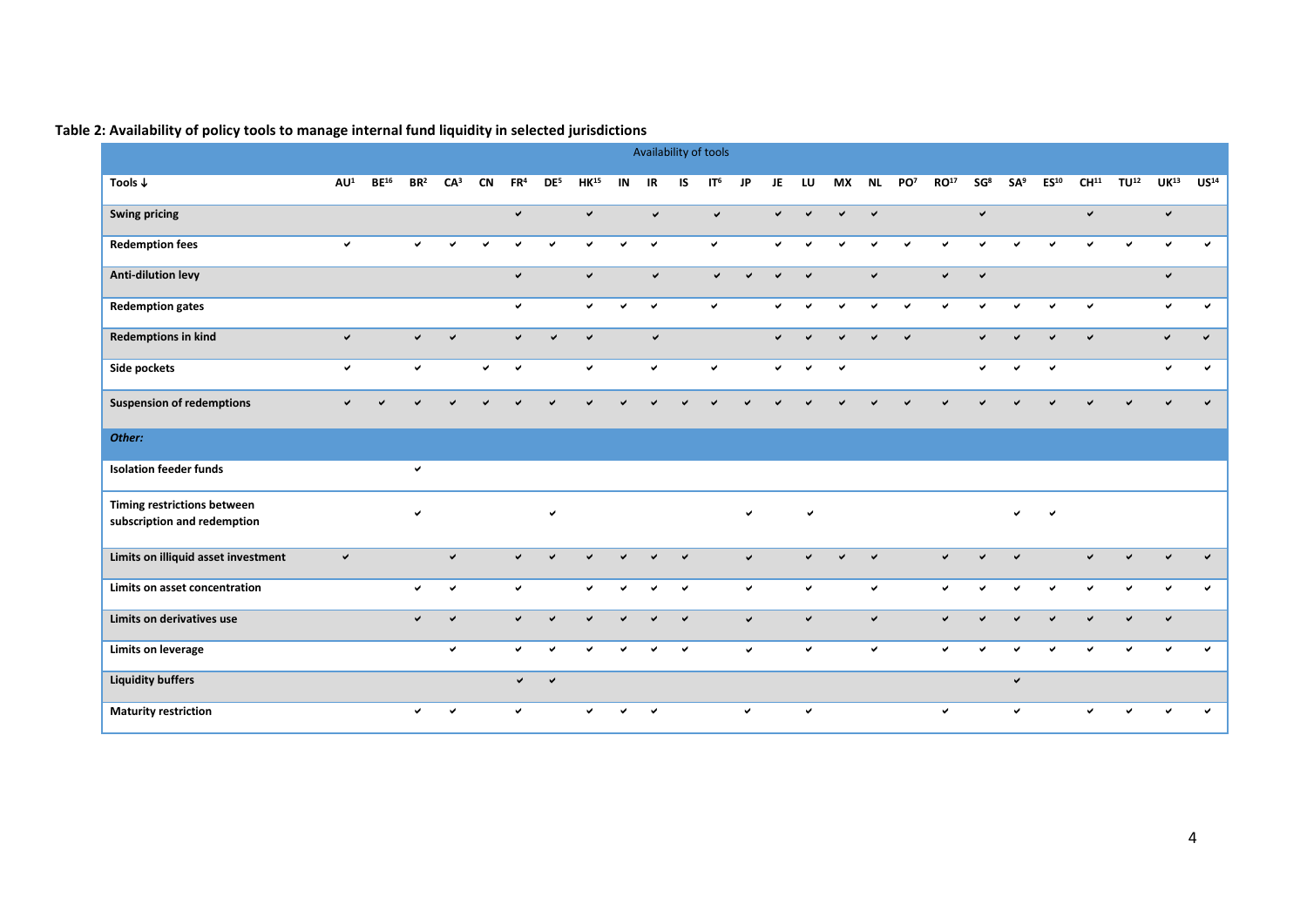| Tools $\downarrow$                               | AU <sup>1</sup> | $BE^{16}$ | BR <sup>2</sup> | CA <sup>3</sup> | <b>CN</b> | FR <sup>4</sup> | DE <sup>5</sup> | $HK^{15}$    | IN           | IR           | IS | IT <sup>6</sup> | JP           | JE                         | LU           | МX | <b>NL</b> | PO <sup>7</sup> | RO <sup>17</sup> | SG <sup>8</sup> | SA <sup>9</sup> | ES <sup>10</sup> | CH <sup>11</sup> | $TU^{12}$    | UK <sup>13</sup> | US <sup>14</sup> |
|--------------------------------------------------|-----------------|-----------|-----------------|-----------------|-----------|-----------------|-----------------|--------------|--------------|--------------|----|-----------------|--------------|----------------------------|--------------|----|-----------|-----------------|------------------|-----------------|-----------------|------------------|------------------|--------------|------------------|------------------|
| Short term borrowings                            |                 |           |                 | $\checkmark$    |           | $\checkmark$    | $\checkmark$    | $\checkmark$ | $\checkmark$ | $\checkmark$ |    | $\checkmark$    | $\checkmark$ |                            | $\checkmark$ |    |           |                 | $\checkmark$     |                 |                 | $\checkmark$     |                  | ✓            | $\checkmark$     | $\checkmark$     |
| Hardship relief                                  | ✓               |           |                 |                 |           |                 |                 |              |              |              |    |                 |              |                            |              |    |           |                 |                  |                 |                 |                  |                  |              |                  |                  |
| <b>Rolling withdrawals</b>                       |                 |           |                 |                 |           |                 |                 |              |              |              |    |                 |              |                            |              |    |           |                 |                  |                 |                 |                  |                  |              |                  |                  |
| Off-market transfers                             | ✓               |           |                 |                 |           |                 |                 |              |              |              |    |                 |              |                            |              |    |           |                 |                  |                 |                 |                  |                  |              |                  |                  |
| <b>Buybacks</b>                                  | ✓               |           | $\checkmark$    |                 |           |                 |                 |              |              |              |    |                 |              |                            |              |    |           |                 |                  |                 |                 |                  |                  | $\checkmark$ |                  |                  |
| <b>Withdrawal rights</b>                         | ✓               |           |                 | $\checkmark$    |           |                 |                 |              |              |              |    |                 |              |                            |              |    |           |                 |                  |                 |                 |                  |                  |              |                  |                  |
| Valuation at bid price                           |                 |           |                 |                 |           | $\checkmark$    |                 |              |              |              |    |                 |              | $\checkmark$ .<br><br><br> | $\checkmark$ |    |           | $\checkmark$    |                  | $\checkmark$    |                 | $\checkmark$     |                  |              | $\checkmark$     |                  |
| <b>Exemptions to redeem</b>                      |                 |           |                 |                 |           |                 |                 |              |              |              |    |                 |              |                            |              |    |           |                 |                  |                 |                 |                  | ✓                |              |                  |                  |
| at anytime                                       |                 |           |                 |                 |           |                 |                 |              |              |              |    |                 |              |                            |              |    |           |                 |                  |                 |                 |                  |                  |              |                  |                  |
| <b>Manager's Box</b>                             |                 |           |                 |                 |           |                 |                 |              |              |              |    |                 |              | $\checkmark$               |              |    |           |                 |                  |                 |                 |                  |                  |              |                  |                  |
| Limit invest to exchange<br>traded products only |                 |           |                 |                 |           |                 |                 |              | $\checkmark$ |              |    | $\checkmark$    |              |                            |              |    |           |                 |                  |                 |                 |                  |                  | $\checkmark$ |                  |                  |

#### **Source: Compiled by IOSCO Research from C5 survey respondents**

Notes: 1. Applies to retail funds and alternative funds including closed-end funds. Limits on illiquid investments apply where the fund offers ongoing redemptions.

2. Maturity restrictions apply only to MMFs and liquidity buffer applies to open-ended real estate funds; Buybacks are available for specific types of funds, in particular a recently created type that invests in equity of small and medium companies.

3. In Canada, some of the tools available are not applicable to closed-end funds. Maturity restrictions apply to MMFs.

4. Maturity restrictions apply only to MMFs. Some of the tools mentioned such as the limits on asset concentration may vary depending on the type of funds considered. In France, gates are available for non-retail funds only.

5. Minimum investment periods and liquidity buffers apply to open-ended real estate funds. For funds with more than one investor, redemptions in kind are subject to the conditions of vertical slicing (i.e. the redeemed assets have to mirror proportionally the composition of the fund's portfolio).

6. In the case of Italy, gates and side pockets can only be used in other (non-retail) funds, as long as the interests of the funds' participants are upheld.

7. In the case of Portugal, redemption gates apply only in the case of real estate CIS.

8. Gates and side pockets have been observed in alternative investment funds.

9. Liquidity buffers and maturity restrictions only apply to Money Market Funds in South Africa.

10. Gates and timing restrictions between subscriptions and redemptions only apply to Alternative investment funds in Spain.

11. Depending on the type of fund and its intended investment strategy, FINMA disposes of different other liquidity management tools which apply on a case by case basis.

12. In Turkey, the general rule is to invest only in exchange traded products. On the other hand specific exemptions exist, such as OTC derivatives, OTC repos up to 10% of the fund's NAV

13. In the UK, gates are allowed for non-retail funds only, however deferred redemption may be used for retail funds.

14. In the case of the USA, the responses above are generally applicable to open-end funds. However, the use of side pockets is generally applicable only to hedge funds and not open-end or closed-end funds. Responses

corresponding to suspension of redemptions, redemption fees, redemption gates and redemptions-in-kind are generally not applicable to closed-end funds because they do not generally offer redemption privileges.

15. In Hong Kong, maturity restrictions apply to SFC authorised MMFs.

16. Applies to retail funds, other type of funds can contractually determine the policy tools available

17. In Romania, maturity restrictions apply only to MMFs. Illiquid asset investments generally refer to unlisted companies.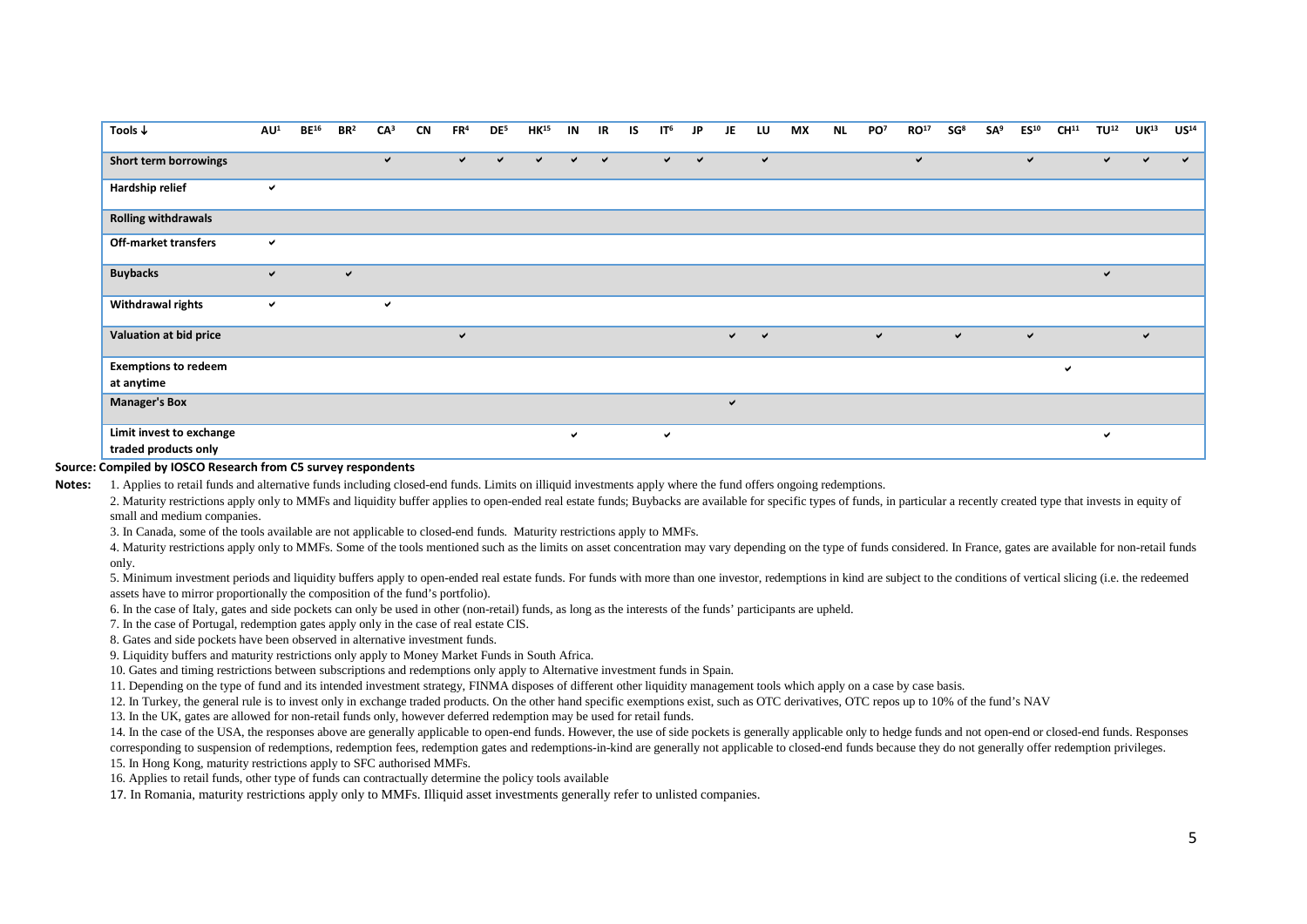The "Other" section of the table shows many other tools that are in use. Some jurisdictions implement investment limits across the portfolio composition. For example, in some jurisdictions, limits on illiquid investments, leverage asset concentration and derivatives use are applicable.

However, it should be noted that many of the "Other options" are in fact regulatory requirements. That is, unlike optional policy tools, fund managers/asset managers must comply with these requirements.

Also in some jurisdictions, funds are allowed to borrow short-term to meet liquidity pressures, while in others, funds are allowed to execute redemption orders at the current market bid price.

### <span id="page-10-0"></span>Responses to the question: Does your regulatory framework define liquidity and/or liquid instrument, if so how?

[Table 3](#page-11-0) below is a matrix of responses to regulatory definitions of liquidity or liquid instruments. The range of responses spans from no formal definition at all to having quite granular specifications, including lists of asset classes considered to be "liquid" in nature (for example in Hong Kong, Australia and South Africa). However, the majority of respondents to the survey pointed out that in their jurisdiction there is no formal definition of liquidity.

Where some type of definition does exist, the definition could be considered to be more principle-based rather than prescriptive. In other words, the scope of the application of the definition could be considered quite broad with the onus on the fund to determine liquidity readiness. For example, many European jurisdictions highlighted that the UCITS European directive considers a money market instrument liquid if it can be sold at minimal cost, within a reasonably short time frame and fulfils the fiduciary redemption obligations of the fund. "Minimal cost" and "reasonably short timeframe" are not prescriptive. The European framework specifies the types of assets eligible for UCITS and restricts investments in assets deemed illiquid. Additionally, in some jurisdictions (for example in Australia and Brazil) assets are defined as liquid *if the fund* can reasonably expect to sell the asset at its market value within the redemption period set out by the fund investment documentation. Consequently, a rigid definition is avoided and the focus, instead, is placed back on the fund and its responsibility to balance the offer of liquidity to its investors with the liquidity of the assets the fund invests in.

Contrast this with the U.S. SEC staff's definition of illiquid security, which generally states illiquid assets are securities that cannot be sold or disposed of in the ordinary course of business within seven calendar days (USA) at approximately the value placed on it by the fund. Although still quite broad in its application, at a minimum, it places a time limit on the sale. Canada uses a very similar definition of illiquid assets as the US although it does not place a time limit on the sale of the securities and adds that an asset may also be considered as illiquid if it is a "restricted" security held by a mutual fund and as such cannot be resold easily.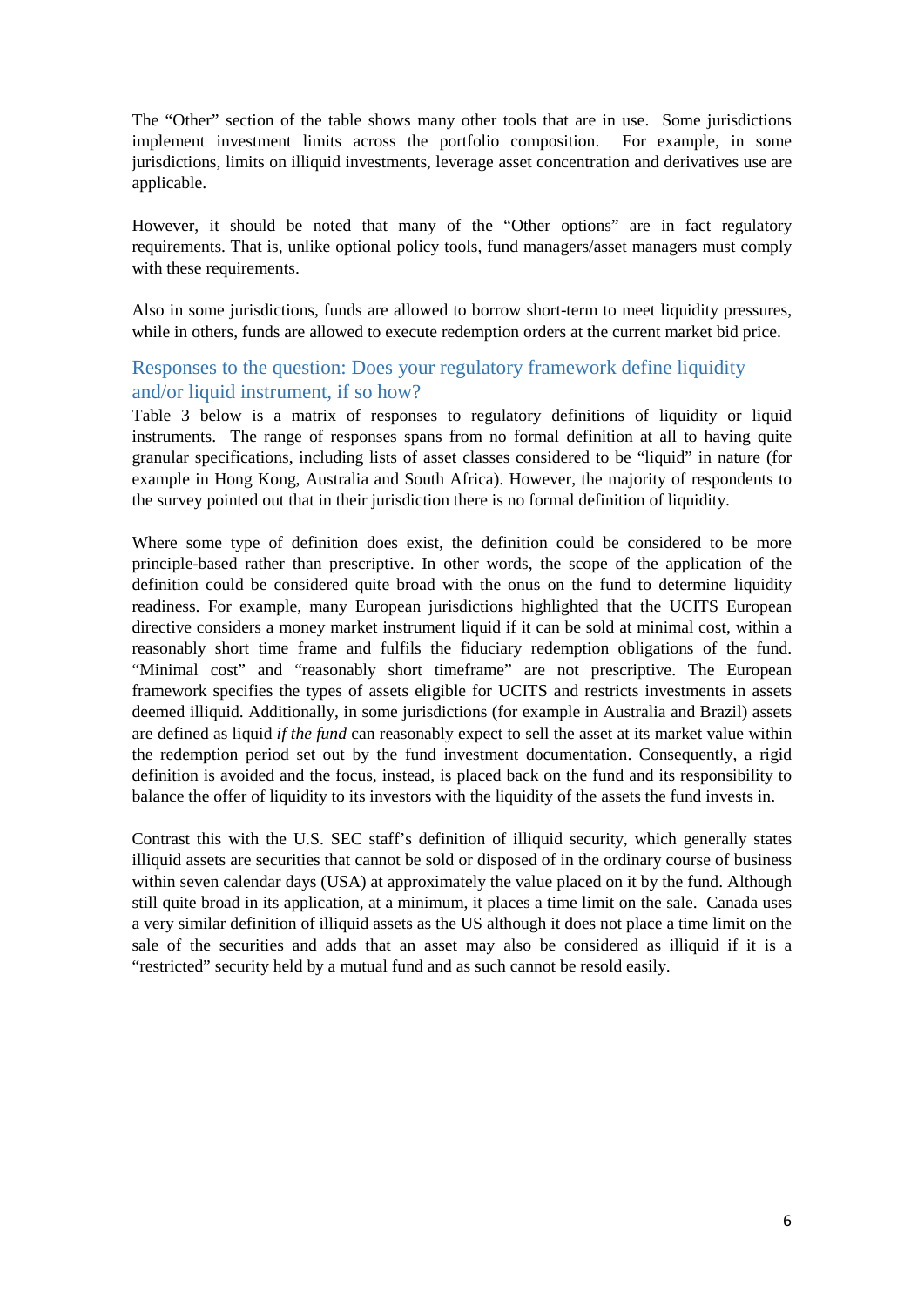<span id="page-11-0"></span>

| <b>Jurisdiction</b>              | <b>Official definition</b> | <b>Additional comments</b>                                                                                                                                                                                                                                                                                                                                                                                                                                                                 |
|----------------------------------|----------------------------|--------------------------------------------------------------------------------------------------------------------------------------------------------------------------------------------------------------------------------------------------------------------------------------------------------------------------------------------------------------------------------------------------------------------------------------------------------------------------------------------|
| Australia <sup>1</sup>           | <b>No</b>                  | A fund is liquid if 80% of its assets are in "liquid assets". A list of liquid assets is set out in the national statute, the Corporations Act.                                                                                                                                                                                                                                                                                                                                            |
| <b>Belgium</b>                   | No                         |                                                                                                                                                                                                                                                                                                                                                                                                                                                                                            |
| <b>Brazil</b>                    | <b>No</b>                  | But data is collected on investments that could be sold under current market conditions within the period set out for the payment of redemptions.                                                                                                                                                                                                                                                                                                                                          |
| Canada <sup>2</sup>              | Yes                        | Illiquid assets are defined (includes specific definition for MMF)                                                                                                                                                                                                                                                                                                                                                                                                                         |
| China                            | No.                        | Open-ended funds must keep cash and government bonds on hand (up to 5% of AuM) for the purposes of redemptions.                                                                                                                                                                                                                                                                                                                                                                            |
| France                           | <b>No</b>                  | MM instruments considered liquid if sold at minimal cost, within a short time frame and fulfil the redemption obligations of the fund (European Directive).                                                                                                                                                                                                                                                                                                                                |
| Germany                          | <b>No</b>                  | Real estate funds must have 5% of AuM available for redemptions. This must be invested in banks deposits, money market instruments, units in certain funds and ECB<br>admitted securities.                                                                                                                                                                                                                                                                                                 |
| <b>Hong Kong</b>                 | Yes                        | Illiquid assets are defined as securities neither listed, quoted nor traded on a market (where "market" means any stock exchange, over-the counter market or other organised<br>securities market that is open to the international public and on which such securities are regularly traded). An SFC-authorised Hong Kong domiciled fund may not invest<br>more than 15% in such illiquid assets, and may not invest in real estate or physical commodities (other than precious metals). |
| India                            | Yes                        | While liquid assets may not be explicitly defined, "illiquid securities" are defined as non-traded, thinly traded and unlisted equity shares and there are restrictions on<br>investment in "illiquid securities". Liquid funds are required to invest in debt and MM securities with maturity of up to 91 days only.                                                                                                                                                                      |
| Ireland                          | <b>No</b>                  | MM instruments consider liquid if sold at minimal cost, within a short time frame and fulfil the redemption obligations of the fund (European Directive).                                                                                                                                                                                                                                                                                                                                  |
| Israel                           | <b>No</b>                  |                                                                                                                                                                                                                                                                                                                                                                                                                                                                                            |
| Italy                            | <b>No</b>                  | The assessment of the liquidity of assets must take into account current market conditions (i.e., the value at which the assets can be liquidated).                                                                                                                                                                                                                                                                                                                                        |
| Japan                            | <b>No</b>                  | But MMF are limited to investments in Bonds, CP, CD, loan trusts, money trusts, deposits, callable loans, bills sec lending and repo.                                                                                                                                                                                                                                                                                                                                                      |
| Jersey                           | <b>No</b>                  | But "near cash" alternatives are defined.                                                                                                                                                                                                                                                                                                                                                                                                                                                  |
| Luxembourg                       | <b>No</b>                  | MM instruments considered liquid if sold at minimal cost, short time frame and fulfil the redemption obligations of the fund (European Directive).                                                                                                                                                                                                                                                                                                                                         |
| Mexico                           | Yes                        | Existing regulation considers liquid assets those assets representing up to fifty percent of daily trading volume on average of the last sixty business days, in the market where<br>they are traded, by issuer and type of instrument.                                                                                                                                                                                                                                                    |
| <b>The</b><br><b>Netherlands</b> | <b>No</b>                  | Dutch law gives conditions on which assets may be considered liquid and under what conditions. Mainly, assets can be sold at short notice and at minimal cost, or are cash or<br>near-cash at immediate disposal.                                                                                                                                                                                                                                                                          |
| Portugal                         | <b>No</b>                  |                                                                                                                                                                                                                                                                                                                                                                                                                                                                                            |
| Romania                          | <b>No</b>                  | MM instruments considered liquid if sold at minimal cost, short time frame and fulfil the redemption obligations of the fund (European Directive).                                                                                                                                                                                                                                                                                                                                         |
| Singapore                        | Yes                        | Defined as the ability of a financial instrument to be readily converted to cash at a value close to its fair value under normal market conditions.                                                                                                                                                                                                                                                                                                                                        |
| <b>South Africa</b>              | Yes                        | Cash like liquid assets defined as: cash at central bank, or a bank, positive net balance in settlement accounts, MMF holdings and other instruments                                                                                                                                                                                                                                                                                                                                       |
| Spain                            | Yes                        | An instrument is liquid if it can be converted to cash at any time without substantial loss.                                                                                                                                                                                                                                                                                                                                                                                               |
| Switzerland                      | <b>No</b>                  |                                                                                                                                                                                                                                                                                                                                                                                                                                                                                            |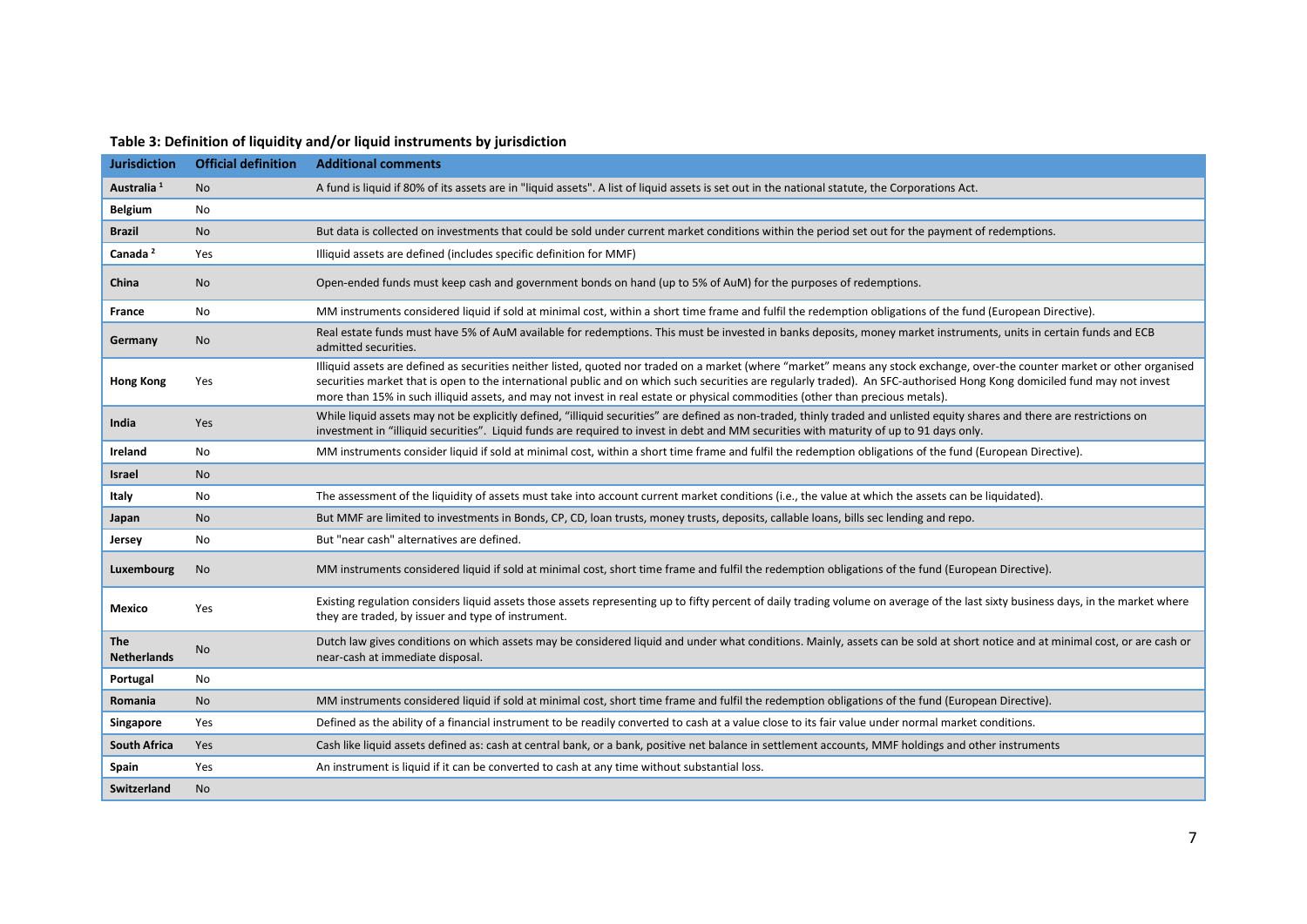| <b>Jurisdiction</b> | <b>Official definition</b> | <b>Additional comments</b>                                                                                                                                                                                                                              |
|---------------------|----------------------------|---------------------------------------------------------------------------------------------------------------------------------------------------------------------------------------------------------------------------------------------------------|
| <b>Turkey</b>       | No                         | MMFs are limited to investments in instruments with a maturity no greater than 184 days, and a daily calculated weighted average maturity of portfolio with a maximum of<br>45 days.                                                                    |
| UK                  | <b>No</b>                  | Liquidity risk is defined as a position that cannot be sold, liquidated or closed out at limited cost in an adequately short timeframe, and the ability of the scheme to comply at<br>any time with its sale and redemption obligations is compromised. |
| <b>USA</b>          | Yes                        | An "illiquid security" is defined by the SEC staff as a security that cannot be sold or disposed of in the ordinary course of business within seven calendar days at approximately  <br>the value ascribed to it by the fund                            |

#### **Source: Compiled by IOSCO Research from C5 survey respondents**

**Notes: 1)** In Australia, the list of liquid assets includes: money with a bank; bank accepted bills; marketable securities; other property, and other property that can reasonably be expected to be realised at market value within the period for satisfying redemption requests. **2)** In Canada, MMFs have to meet certain liquidity tests in order to qualify as MMFs under the regulations.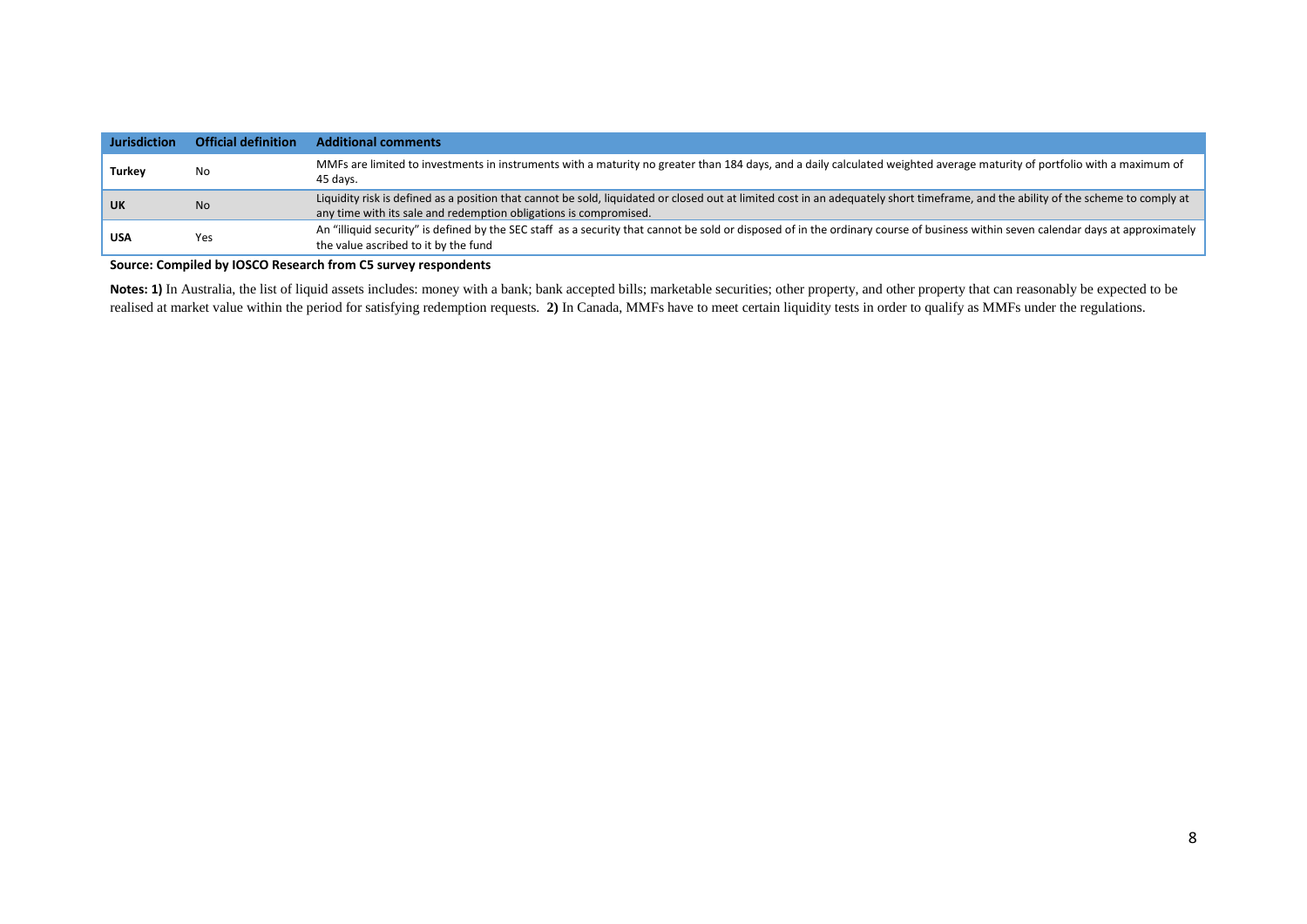<span id="page-13-0"></span>Responses to the question: "Does your regulatory framework contain provisions on how to manage liquidity beyond the overarching principle that managers should ensure investors can redeem at the frequency set in the funds' constituting documents"?

This section summarises the responses to the question on extra regulatory liquidity management provisions available in jurisdictions. A matrix is presented below in [Table 4.](#page-14-0) Generally speaking, many jurisdictions indicated that funds have a fiduciary duty to investors to ensure that assets must be able to meet the funds liabilities. In other words, the liquidity profile of investments and the redemption policies of the fund should be consistent. To ensure this, as highlighted in [Table 2](#page-8-0) in a previous section, some jurisdictions specifically limit the amount of illiquid asset investment by certain funds and the amount of leverage a fund can take on.

Additionally, many responded that funds should have appropriate risk management and internal controls to ensure that all material risks are properly identified, assessed, monitored and controlled. For example, under European UCITS and AIFM directives, a fund manager should be able to demonstrate that appropriate and effective liquidity management policies and procedures are in place. In particular, the liquidity of the fund and the instruments used need to take into account various factors such as trading frequency, volume, the number of transactions, the availability of market prices, bid-ask spreads and whether selling will have any market impacts. Further, stress testing the portfolio under various market scenarios is cited as a way to identify corresponding risks. In this regard, the AIFMD goes one step further than UCITS and introduces a formal requirement for funds to undertake regular stress tests. [3](#page-13-1) Many other jurisdictions outside of the European Union indicated that fund risk needed to be properly identified through the use of different stress test scenarios (Hong Kong, Brazil, Switzerland and South Africa).

Finally, a few jurisdictions responded that they do not have liquidity management provisions over and above the general principle that investors may redeem subject to the timeframe set out in the disclosure documents/fund constitution.

 $\frac{1}{3}$ 

<span id="page-13-1"></span><sup>&</sup>lt;sup>3</sup> Art. 40 (3) of the UCITS Directive requires liquidity stress tests "where appropriate".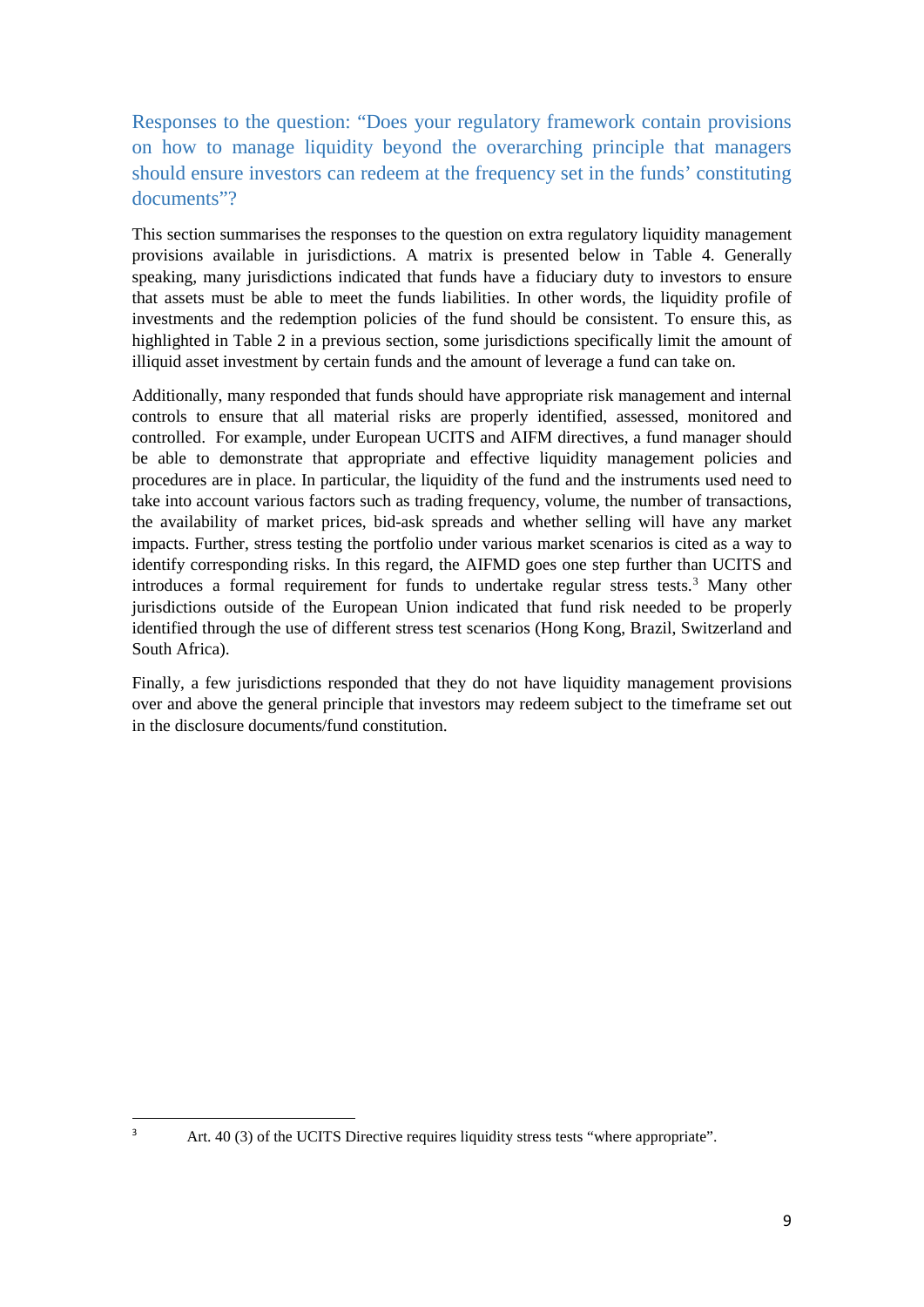<span id="page-14-0"></span>

| <b>Jurisdiction</b>    | <b>Extra provisions</b> | <b>Additional comments</b>                                                                                                                                                                                                                                                                                                                                                                                                                        |
|------------------------|-------------------------|---------------------------------------------------------------------------------------------------------------------------------------------------------------------------------------------------------------------------------------------------------------------------------------------------------------------------------------------------------------------------------------------------------------------------------------------------|
| Australia              | Yes                     | In exceptional circumstances and on specific application to the regulator - Special relief for hardship, rolling withdrawals.                                                                                                                                                                                                                                                                                                                     |
| <b>Belgium</b>         | Yes                     | Through the UCITS and AIFMD directives; conduct stress tests; implement risk management systems; risk limits; act in the best interest and equal treatment of<br>shareholders; UCITS Funds should have adequate procedure to manage liquidity risk to ensure investors can redeem at the frequency set in the funds' constituting<br>documents                                                                                                    |
| <b>Brazil</b>          | Yes                     | Fund assets should meet fund liabilities; stress testing of asset liquidity and redemption requests is required. Other liabilities besides redemptions must also be taken<br>into account.                                                                                                                                                                                                                                                        |
| Canada                 | Yes                     | Concentration restrictions; illiquid investment restrictions; fair value calculation of NAV; 3 day limit to pay redemption proceeds; leverage restrictions, and the<br>obligation for the fund manager to act in the best interest of the investment fund                                                                                                                                                                                         |
| China                  | No                      |                                                                                                                                                                                                                                                                                                                                                                                                                                                   |
| France                 | Yes                     | Through the UCITS and AIFM directives; conduct stress tests; implement risk management systems; risk limits; act in the best interest and equal treatment of<br>shareholders.                                                                                                                                                                                                                                                                     |
| Germany                | Yes                     | Conduct stress tests; implement risk management systems; risk limits; act in the best interest and equal treatment of shareholders.                                                                                                                                                                                                                                                                                                               |
| <b>Hong Kong</b>       | Yes                     | Illiquid asset investment restrictions for funds; risk monitoring; stress testing; establish risk management system; counterparty limits; fair valuation of fund assets.                                                                                                                                                                                                                                                                          |
| India                  | Yes                     | Required to conduct stress tests; reduce concentration risk in the investor base; principles of fair valuation; implementation of risk management system; act in best<br>interest and equal treatment of all unitholders; restriction on maturity; restriction on investment in illiquid assets; restrictions on investments in securities issued by<br>associate / group companies; listing of close ended schemes on recognised stock exchange. |
| Ireland                | Yes                     | Through the UCITS and AIFMD directives; conduct stress tests; implement risk management systems; risk limits.                                                                                                                                                                                                                                                                                                                                     |
| <b>Israel</b>          | Yes                     | The activities of fund managers, including liquidity risk management, are subject to fiduciary duty and duty of care requirements. In addition: risk and concentration<br>limits; act in the best interest and equal treatment of unit-holders; Illiquid asset investment restrictions.                                                                                                                                                           |
| Italy                  | Yes                     | Liquidity managed in accordance with EU regulation 231/2013.                                                                                                                                                                                                                                                                                                                                                                                      |
| Japan                  | Yes                     | Concentration restrictions on investments, illiquid asset investment restrictions for MMFs.                                                                                                                                                                                                                                                                                                                                                       |
| Jersey                 | Yes                     | Conduct stress tests; implement risk management systems; risk limits and act in best interests of shareholders; have adequate finances and insurance.                                                                                                                                                                                                                                                                                             |
| Luxembourg             | Yes                     | Through the UCITS and AIFMD directives; conduct stress tests; implement risk management systems; risk limits and act in best interest of shareholders; equal<br>treatment of shareholders.                                                                                                                                                                                                                                                        |
| Mexico                 | Yes                     | Liquidity policies of funds must be included in prospectus.                                                                                                                                                                                                                                                                                                                                                                                       |
| <b>The Netherlands</b> | Yes                     | Through the UCITS and AIFM directives; conduct stress tests; implement risk management systems; risk limits; act in the best interest and equal treatment of<br>shareholders.                                                                                                                                                                                                                                                                     |
| Portugal               | Yes                     | Through the UCITS and AIFM directives; conduct stress tests; implement risk management systems; risk limits; act in the best interest and equal treatment of<br>shareholders                                                                                                                                                                                                                                                                      |
| Romania                | Yes                     | Through the UCITS and AIFMD directives; conduct stress tests; implement risk management systems; risk limits.                                                                                                                                                                                                                                                                                                                                     |
| Singapore              | Yes                     | Illiquid asset investment restrictions for retail funds; termination of sec lending and repo agreements to meet redemption obligations.                                                                                                                                                                                                                                                                                                           |
| <b>South Africa</b>    | Yes                     | All funds must comply with the following requirements: have no debt other than the investor liability book and a possible short term 10% borrowing limit to manage<br>short term operational short falls (e.g., redemptions), have a proper risk management programme applied, may apply a staggered redemption process, suspend                                                                                                                  |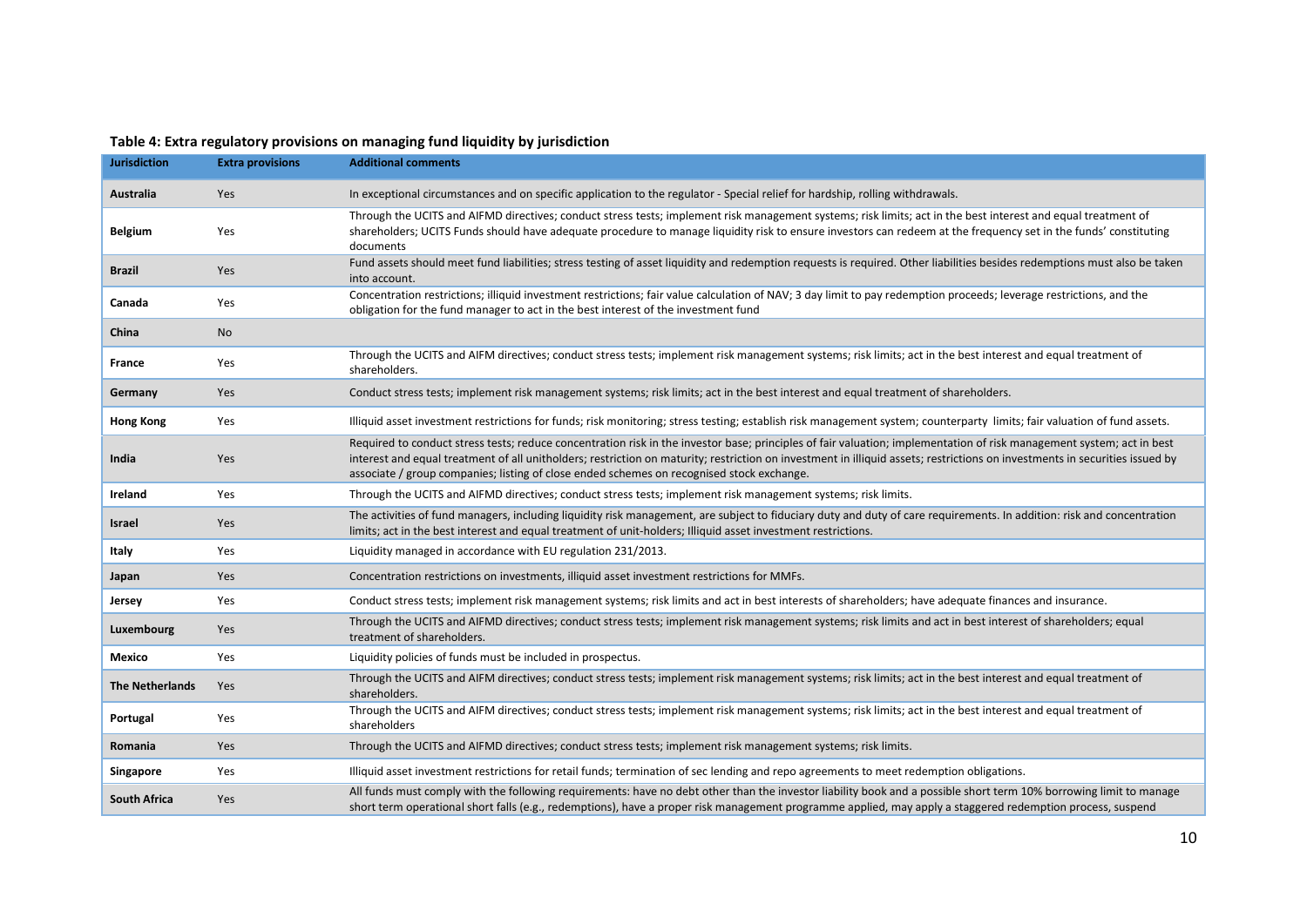| <b>Jurisdiction</b> | <b>Extra provisions</b> | <b>Additional comments</b>                                                                                                                                                                                                                                                                                                                                                                                         |
|---------------------|-------------------------|--------------------------------------------------------------------------------------------------------------------------------------------------------------------------------------------------------------------------------------------------------------------------------------------------------------------------------------------------------------------------------------------------------------------|
|                     |                         | redemptions for 14 days, comply with the fiduciary duty to act at all times in the best interests of investors, comply with concentration restrictions and illiquid<br>securities restrictions, use fair value to calculate NAV. Further, MMFs are required to have stress testing, 4% liquid assets, average maturity of 120 days, duration of 90<br>days, no investments in instruments over 13 months maturity. |
| Spain               | Yes                     | Through the UCITS and AIFMD directives; conduct stress tests; implement risk management systems; risk limits.                                                                                                                                                                                                                                                                                                      |
| Switzerland         | Yes                     | Implement separate risk management systems and internal control systems; risk control principles and risk limits.                                                                                                                                                                                                                                                                                                  |
| <b>Turkey</b>       | Yes                     | Illiquid asset investment restrictions; implement risk management systems; during "acts of god", fund founder/asset manager can determine the valuation principles<br>and temporarily halt redemptions and reject purchases with the consent of the regulator in extraordinary circumstances.                                                                                                                      |
| <b>UK</b>           | Yes                     | Through the UCITS and AIFMD directives; conduct stress tests; implement risk management systems; risk limits.                                                                                                                                                                                                                                                                                                      |
| <b>USA</b>          | Yes                     | Leverage limitations; concentration restrictions; illiquid investment restrictions; prohibition on suspending the right of redemption and postponing the payment of<br>redemption proceeds for more than seven days; redemption fees capped at 2% of the amount redeemed                                                                                                                                           |

**Source: Compiled by IOSCO Research from C5 survey respondents**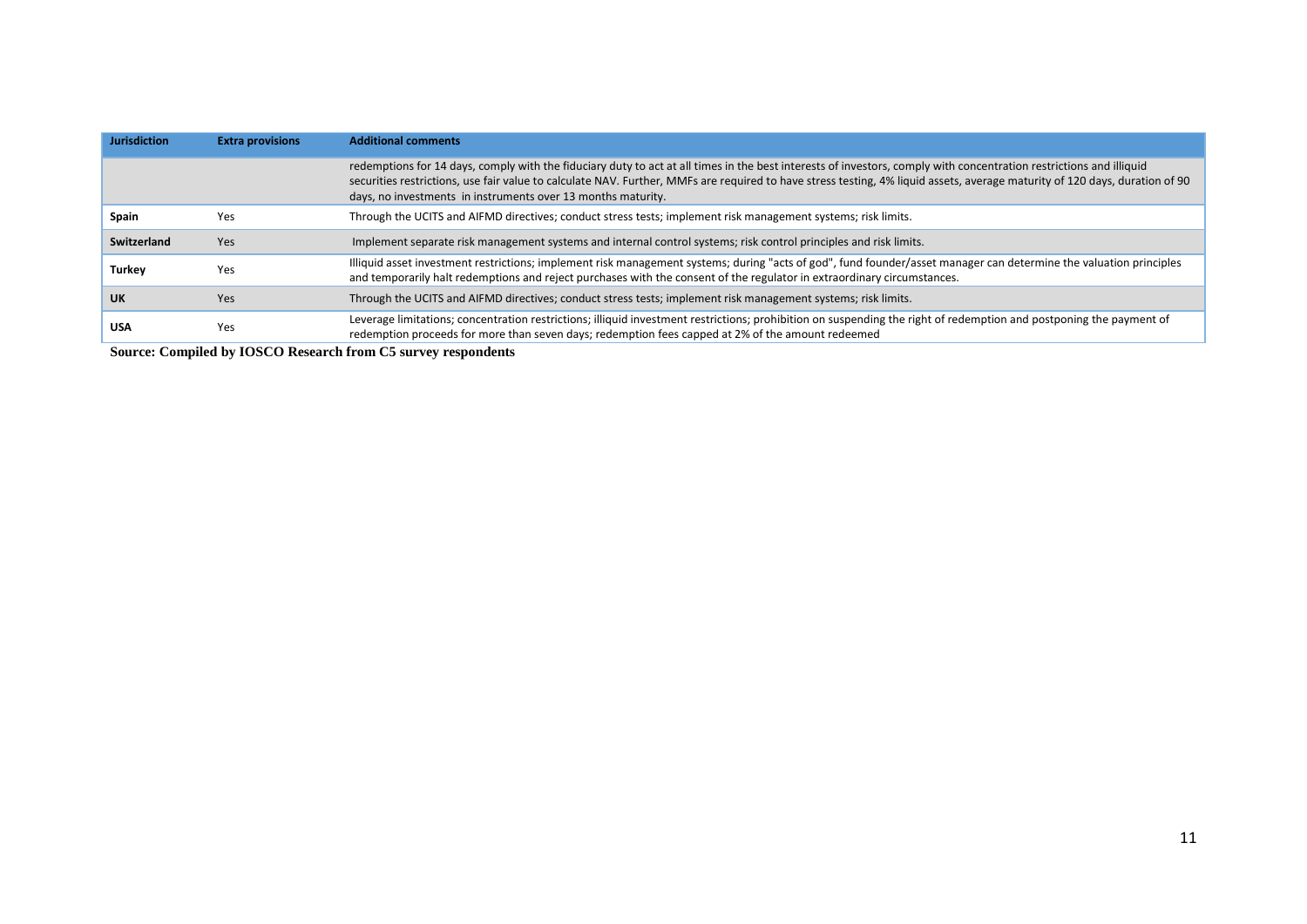### <span id="page-16-0"></span>Responses to the question: Whether the tool requires prior authorization by the regulator to be considered and / or to be activated?

[Table 5](#page-17-0) presents the responses to the question on whether regulatory authorisation is required to activate liquidity management tools. The table highlights that in many jurisdictions the ability to enact or activate unusual liquidity provision requirements rests with the funds (be it manager/owner or trustee), under the guiding principle that it must have shareholder best interests in mind. [4](#page-16-2) Moreover, the use of such tools, generally, does not need approval from the responsible regulator. In many jurisdictions, however, the possible use of such tools must be highlighted first in the prospectus and/or constitution documents of the funds; essentially setting out "the rules of the game" beforehand. Some jurisdictions noted that they approve such documentation before it is made public. Consequently, there is a quasi-approval process in some jurisdictions.

When a liquidity tool is activated (especially suspension of redemptions), the responsible regulator is frequently notified of its use. Finally, even if a liquidity management tool is not listed previously in the offer documentation, its use is not precluded. In such circumstances, special requests can be lodged with the responsible regulator, as long as the principle of fairness to all fund holders is upheld. It is also the case in some jurisdictions that the use of certain tools is subject to approval by the investors, for example in Brazil.

### <span id="page-16-1"></span>Responses to the question: Whether the regulatory framework contains specific provisions in relation to this tool and / or is there market guidance?

[Table 6](#page-19-0) presents the responses to the question on regulatory guidance on the activation and the parameters around the use of liquidity management tools. The table highlights that in many jurisdictions guidance is indeed provided for many of the tools; in particular, guidance on the activation of suspension of redemptions is common across jurisdictions. Where guidance is not imbedded in the local legislation or regulatory framework, specific guidance is provided by the regulator through rules or guidance notices. Again, one of the common themes of the responses was that regardless of the liquidity tool, regulatory frameworks and guidance required that their use, at the initiative of the fund (manager / Board / Trustee), must be in the interest of shareholders.

 $\frac{1}{4}$ 

<span id="page-16-2"></span><sup>&</sup>lt;sup>4</sup> For information on tools that can be activated by the regulator, see Table 11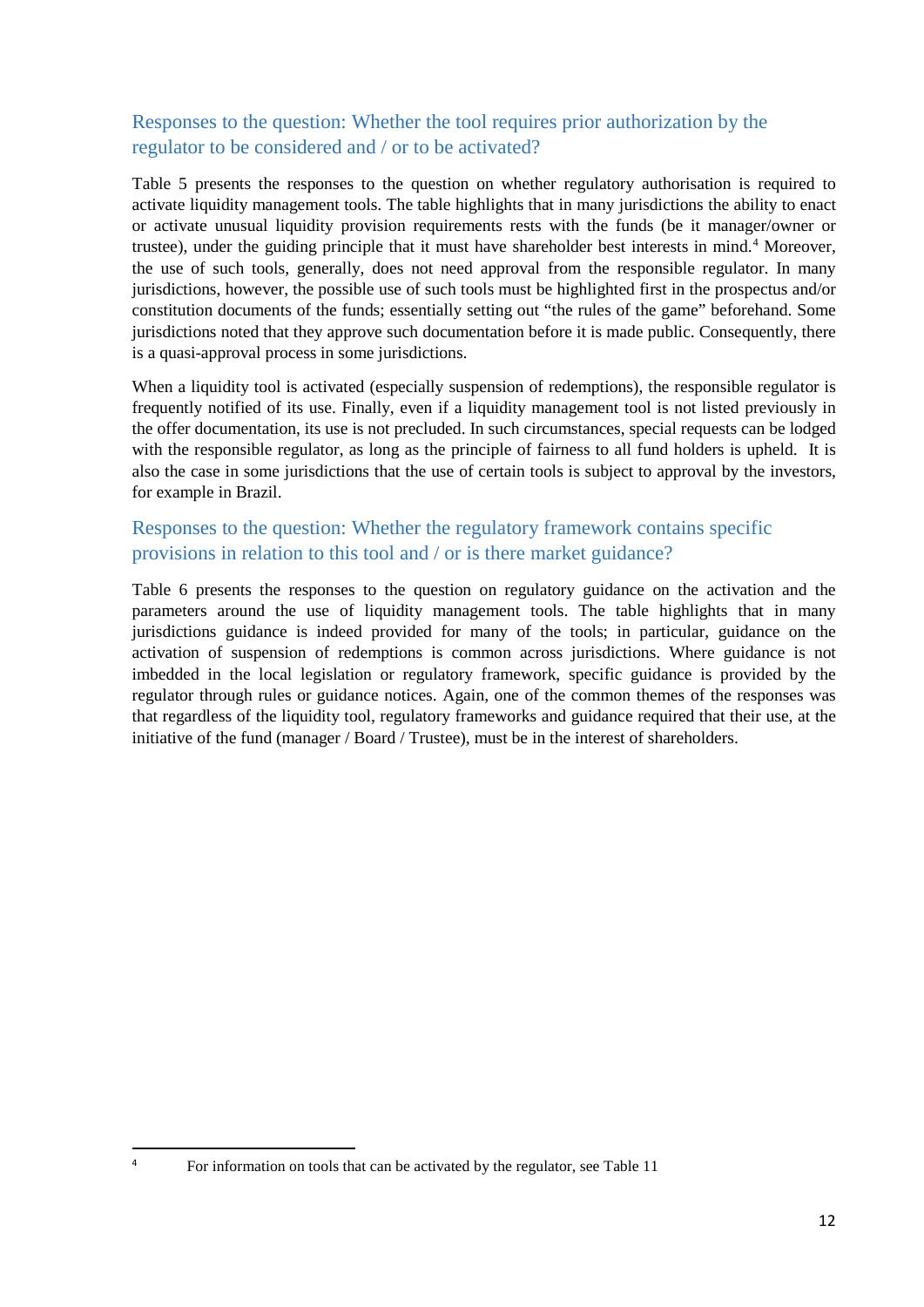|                                  | AU <sup>1</sup> | BE <sup>2</sup> | BR <sup>3</sup> | CA <sup>4</sup> | <b>CN</b> | FR <sup>2</sup> | DE <sup>5</sup> | HK <sup>7</sup> | IN <sup>8</sup> | IR <sup>8</sup> | IS <sup>16</sup> | IT <sup>2</sup> | JP. | JE <sup>5</sup> | LU <sup>6</sup> | $MX^9$   | <b>NL</b>    | PO <sup>8</sup> | RO <sup>17</sup> | SG <sup>10</sup> | SA <sup>11</sup> | ES           | CH <sup>8</sup> | TU <sup>8</sup> | UK <sup>15</sup>   | US <sup>12 13</sup>       |
|----------------------------------|-----------------|-----------------|-----------------|-----------------|-----------|-----------------|-----------------|-----------------|-----------------|-----------------|------------------|-----------------|-----|-----------------|-----------------|----------|--------------|-----------------|------------------|------------------|------------------|--------------|-----------------|-----------------|--------------------|---------------------------|
| <b>Swing pricing</b>             |                 |                 |                 |                 |           | X               |                 | х               |                 | X               |                  |                 |     | X               |                 |          | X            |                 |                  | $\lambda$        |                  |              | $\lambda$       |                 | $\mathbf{\Lambda}$ |                           |
| <b>Redemption fees</b>           |                 |                 | X               | X               |           | X               | $\times$        | X               | X               | $\times$        |                  | Y               |     | X               | X               | X        |              | X               | X                | $\lambda$        |                  | X            |                 | X               | X                  | $\times$                  |
| Anti-dilution levy               |                 |                 |                 |                 |           | X               |                 | $\lambda$       |                 | X               |                  |                 |     |                 | X               |          | $\lambda$    |                 |                  | X                |                  |              |                 |                 | $\lambda$          |                           |
| <b>Redemption Gates</b>          | $\checkmark$    |                 |                 |                 |           | ✔               |                 | X               | x               | ⋏               |                  | X               |     | X               |                 | v        | ⋏            | X               | X                | X                | X                | X            | $\times$        |                 | X                  | $\boldsymbol{\mathsf{X}}$ |
| <b>Redemptions in kind</b>       | $\checkmark$    |                 |                 | X               |           | X.              | $\mathsf{X}$    | ✔               |                 | X               |                  |                 |     | X               |                 |          | $\checkmark$ | ✔               |                  | X                | $\checkmark$     | ◡            | $\times$        |                 | X                  | $\sqrt{14}$               |
| <b>Side Pockets</b>              | Y               |                 |                 |                 | $\times$  | $\times$        |                 | $\mathsf{X}$    |                 | X               |                  | X               |     | X               | $\checkmark$    | $\times$ |              |                 |                  | X                | ✔                | $\checkmark$ |                 |                 | X                  | $\mathsf{x}$              |
| <b>Suspension of redemptions</b> | X               |                 |                 | ✔               |           | X               |                 | x               |                 |                 | ✔                |                 |     |                 |                 |          |              |                 |                  |                  |                  | ◡            |                 | ╰               | X                  | ╰                         |

#### **Table 5: Regulatory authorisation for the use of liquidity management tool by jurisdiction**

#### **Source: Compiled by IOSCO Research from C5 survey respondents**

**Legend:** X : No regulatory approval required

: Regulatory approval required

**Notes:** 1. Uses of liquidity management tools do not require authorisation: Regulator must be notified of other liquidity management tools.

2. Supervisory authorities must be informed immediately of the activation of side pockets and suspension of redemptions. Liquidity tools must be listed in the constitution documents.

3. The only tool that can be activated by the fund operators independently is the suspension of redemptions. The activation of redemptions in kind and side pockets will usually have to be approved by the investors.

Redemption fees must be stipulated in the constitution and offering documents and can only be changed with the approval of the investors.

4. Liquidity tools must be listed in the constitution documents. Approval from the regulator is generally required to suspend redemptions, except when trading is halted on an exchange where more than 50% of fund´s portfolio assets are listed.

<span id="page-17-0"></span>5. Liquidity tools must be listed in the constitution documents; authorised funds must inform the regulator when it wants to suspend redemptions.

6. Liquidity tools must be listed in the constitution documents, which are approved by the regulator; the use of suspension of redemptions must be notified to the regulator; side pockets for AIF require authorisation.

7. No prior approval is required for activation of liquidity tools that have been clearly disclosed in the offering documents. Management companies must immediately notify HK SFC if redemption is

suspended. Suspension of redemptions may be provided for only in exceptional circumstances, and while regarding the interests of holders; approval from the regulator is required for the use of side pockets.

8. Liquidity tools must be listed in the constitution documents, which are approved by the regulator. No preapproval required for activation.

9. Redemption gates can be enacted by the regulator in times of extreme market volatility.

10. Fund must ex post demonstrate that liquidity tool use was in best interest of investors.

11. Although regulatory authorisation is not required, fund trustee authorisation is.

12. With respect to suspension of redemptions, no regulatory approval is required if the NYSE is closed; otherwise, an application must be submitted to the regulator, and the regulator may grant such an order, however, onl if it determines that the order is necessary for the protection of the fund's shareholders. MMFs can suspend redemptions by seeking prior approval from the regulator, and subject to certain conditions. MMFs may also impose redemption gates and liquidity fees under specific circumstances and subject to certain conditions without the prior approval of the regulator.

13. In the case of the US, the responses above are generally applicable to open-end funds registered under the Investment Company Act of 1940, and under certain circumstances and subject to certain conditions (e.g., open-e funds may suspend redemptions without approval from the regulator if the NYSE is closed, and may suspend redemptions otherwise with approval from the regulator). It is our understanding that the extent to which hedge funds (i.e., private funds generally exempt from registration under the Investment Company Act of 1940) impose restrictions on investor withdrawals and redemptions vary. The use of side pockets is generally only applicable to hedge funds. In general, any restrictions or use of side pockets is disclosed in the hedge funds' offering documents. Closed-end funds generally do not provide redemption privileges. MMFs (i.e., a type of open-end fund registered under the Investment Company Act of 1940) may also impose redemption gates and liquidity fees under specific circumstances and subject to certain conditions.

14. An open-end fund's right to redeem securities in kind when an affiliated person has an interest is limited by affiliated transaction prohibitions.

15. Liquidity tools must be listed in the constitution documents; authorised funds must immediately inform the regulator of the suspension and the reason for doing so.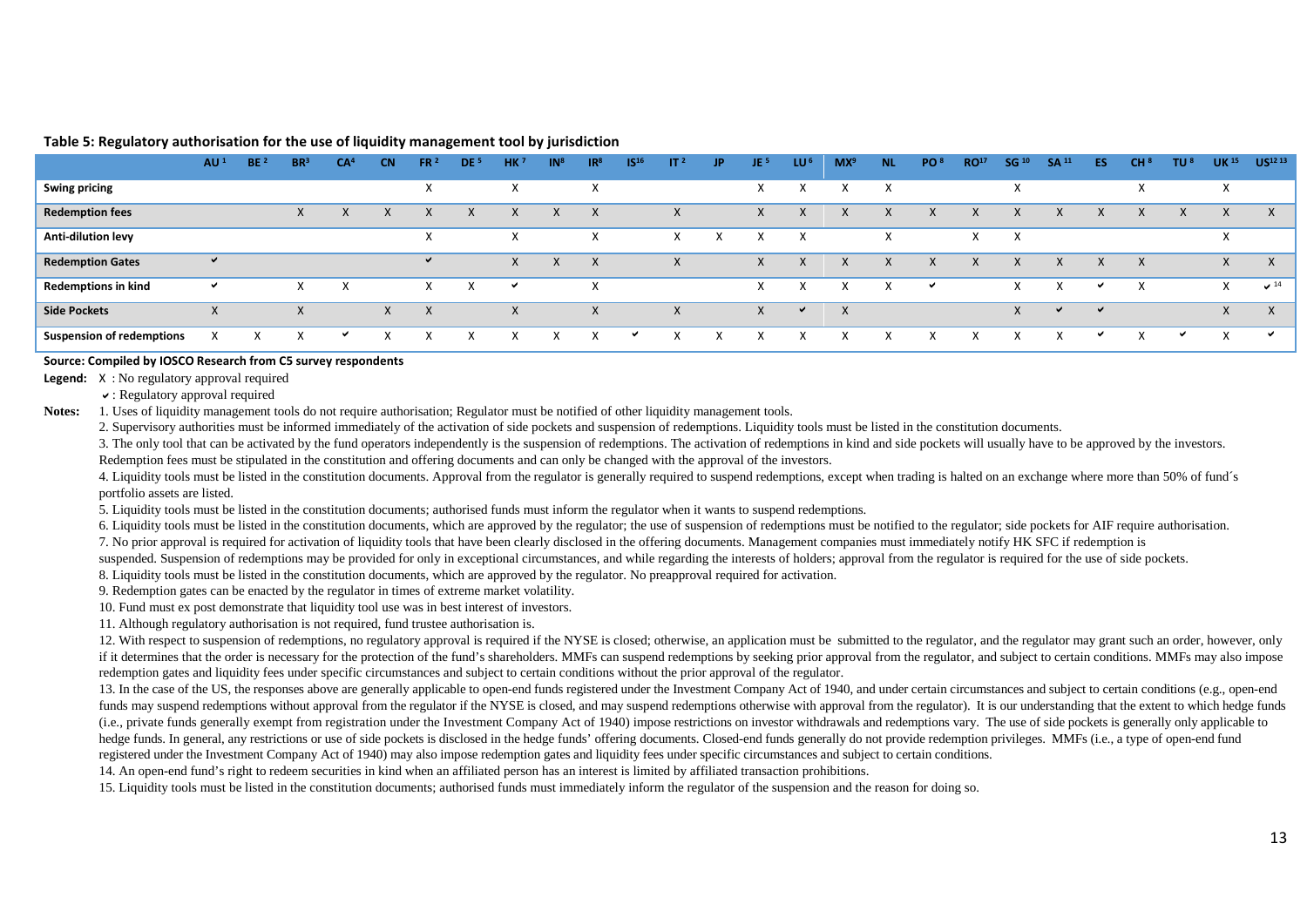16. The "suspension of redemptions" tool can be activated only by the regulator, under the circumstances described in Section 48 of the Israeli Joint Investment Trusts Law 5754 -1994. In accordance with the law: the Authority Chairman may: (1) after consultation with the chairman of the Board of Directors of the Stock Exchange in Israel order that the offer or redemption of units in an open fund be suspended, generally or by categorie of funds, for a period of not more than three trading days, if no trading took place or if the results of trading severely disrupted the ability to buy or sell securities for a fund or to calculate the acquisition and sale fund's assets; (2) permit – on a written application from the manager of an open fund with approval by the Trustee – that the redemption of units be suspended for a period of not more than three trading days, if the Fund Manager is unable to redeem units because of a severe disturbance in the orderly progress of his work or of the work of whoever provides services for the Fund Manager; during an aforesaid period of suspension units shall not be offered to the public; (3) order – after consultation with the Capital Market, Insurance and Savings Commissioner in the Ministry of Finance and after he has given the Fund Manager and the Trustee an appropriate opportunity to present their arguments – that the offering of units and their redemption in an open fund be suspended for a period that shall not exceed seven trading days, if he concluded that without a suspension the int of the unit holders might be harmed.

17. Use of liquidity management tools do not require authorisation (as long as the they are included in the fund's prospectus); Also, the regulator can, if it considers suited in the best interest of the investors, to obli management company to lift the suspension/limitation of units or shares imposed by through the liquidity management tools. Also, there is a requirement to communicate, without delay, the investment management company's decision to enable liquidity management tools (e.g. temporary suspension of redemption of units or shares) to the Romanian regulator and national competent authorities (NCAs) of all the EU Member States where the fund is marketed.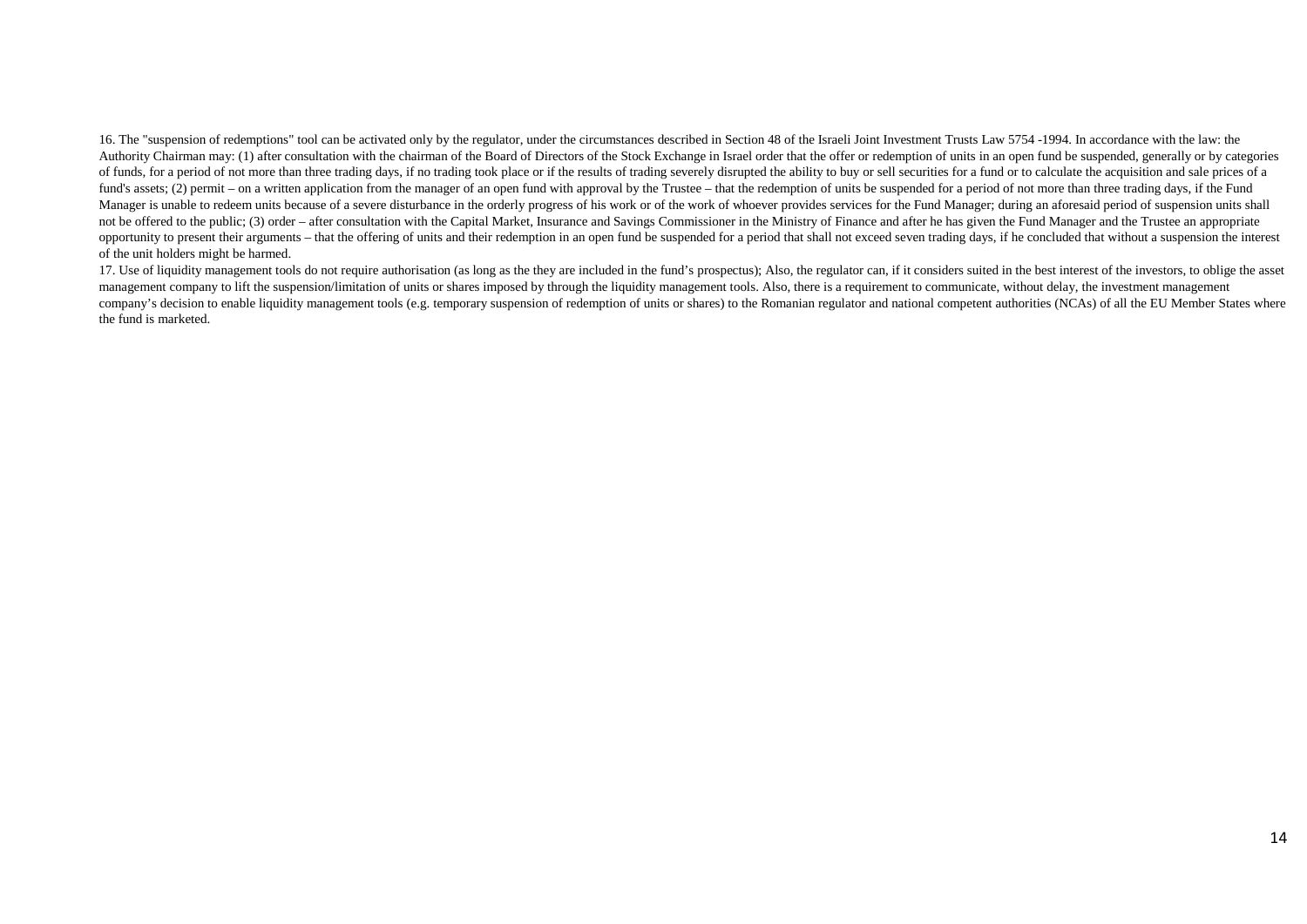|                                  | AU <sup>1</sup> | BE <sup>2</sup> | BR <sup>3</sup> | CA <sup>4</sup> | CN <sup>4</sup> | FR <sup>5</sup>        | <b>DE</b> | H <sub>Ke</sub> | IN <sup>4</sup> | IR <sup>7</sup>   | IS <sup>21</sup> | IT <sup>8</sup> | JP.          | JE <sup>9</sup> | LU <sup>10</sup>         | MX <sup>11</sup> | <b>NL</b>    | PO <sup>12</sup> | <b>RO13</b> | SG <sup>14</sup> | <b>SA 15</b> | ES <sup>16</sup> | CН                        | TU.          | UK <sup>17</sup> | <b>US 18</b>           |
|----------------------------------|-----------------|-----------------|-----------------|-----------------|-----------------|------------------------|-----------|-----------------|-----------------|-------------------|------------------|-----------------|--------------|-----------------|--------------------------|------------------|--------------|------------------|-------------|------------------|--------------|------------------|---------------------------|--------------|------------------|------------------------|
| <b>Swing pricing</b>             |                 |                 |                 |                 |                 | $\checkmark$<br>$\sim$ |           | ✓               |                 | $\checkmark$<br>v |                  |                 |              | ✔               | X                        | $\checkmark$     | $\checkmark$ |                  |             | X                |              |                  | $\mathbf v$<br>$\sim$     |              | ✓                |                        |
| <b>Redemption fees</b>           |                 |                 | $\checkmark$    | $\checkmark$    | ✔               | X                      | X         | ✔               | $\checkmark$    | ✔                 |                  | X               |              | $\checkmark$    | $\checkmark$<br>⋏        | $\checkmark$     | X            | X                | х           | X                | X            | ✔                | $\mathbf{v}$<br>$\Lambda$ | $\checkmark$ | $\checkmark$     | $\checkmark$           |
| Anti-dilution levy               |                 |                 |                 |                 |                 | $\checkmark$<br>∧      |           | ✓               |                 | ✓                 |                  | X               | X            | ✓               | X                        |                  | X            |                  | X           | X                |              |                  |                           |              | ✓                |                        |
| <b>Redemption Gates</b>          | $\checkmark$    |                 |                 |                 |                 | ✓                      |           | $\checkmark$    | $\checkmark$    | ✔                 |                  | $\mathsf{X}$    |              | ✔               | $\mathbf v$<br>$\lambda$ | $\checkmark$     | $\Lambda$    |                  |             | X                | ✔            | $\checkmark$     | X                         |              | $\checkmark$     | $\times$ <sup>19</sup> |
| <b>Redemptions in kind</b>       | $\checkmark$    |                 | ✓               | $\checkmark$    |                 | $\checkmark$           | X         | ╰               |                 | ✓                 |                  |                 |              | ✓               | $\checkmark$             | ✓                | $\times$     | X                |             | X                | X            | ✓                | X                         |              | $\checkmark$     | $\sim$ 20              |
| <b>Side Pockets</b>              | X               |                 | $\checkmark$    |                 | $\checkmark$    | ✔                      |           | $\checkmark$    |                 | ✔                 |                  | X               |              | ✔               | X                        | ✔                |              |                  |             | X                | ✔            | ✔                |                           |              | X                |                        |
| <b>Suspension of redemptions</b> | $\checkmark$    | ◡               | ✔               | ✓               | ✔               |                        | x         | ✔               | ✔               | ✔                 | ✓                | ◡               | $\checkmark$ | ✔               | X                        | $\checkmark$     | $\checkmark$ | $\checkmark$     |             | ◡                | $\checkmark$ | ◡                | X                         | $\checkmark$ | ✓                | ◡                      |

#### **Table 6: Regulatory guidance provided on the use (including parameters) of liquidity management tools by jurisdiction**

#### **Source: Compiled by IOSCO Research from C5 survey respondents**

**Legend:** X: No regulatory guidance provided

: Regulatory guidance provided

Notes: 1. The Corporations Act outlines the criteria for suspension of redemption, withdrawal offers and rights. ASIC guidance provided on hardship payments.

2. Suspension of redemptions use outlined in the regulatory framework.

3. Side pockets - investors can decide to split fund in two at any time; Suspension of redemptions under exceptional circumstances; all tools can only be activated if previously disclosed in prospectus.

4. Guidance provided for in regulatory framework.

5. Specific regulatory guidance on exceptional tools (gates, redemption in kind, side pockets). Additionally, a charter from the French Asset Management Association provides some good practices with regard to the use of sw 6. Tools are either provided in HK SFC UT Code (e.g., redemption fees, deferral of dealings and suspension of redemptions), regulatory guidance issued to issuers, or available to management companies through market practic accordance with the disclosure in the offering documents.

<span id="page-19-0"></span>7. Suspension of redemptions under exceptional circumstances: side pocket requires notification to regulator of use: specific rules concerning the use of redemption gates, which deal, with thresholds for when redemption ga unsatisfied redemption requests are to be dealt with.

8. Specific circumstances, including thresholds, for the use of suspension of redemptions are set out in the constitutional documents.

9. Guidance provided for in Recognised Fund Rules, CIF Codes and OCIF Guide.

10. Rules outlined in UCITS framework and other local legislations (redemptions in kind); notification on the use of suspension of redemption, including reasons.

11. Tools can only be used in stressed scenarios. Commission cannot force their use.

12. Only suspension of redemptions has predefined status.

13. The general approach is that market guidance is the key element in periods of extreme market conditions, as no predetermined scenario can offer 100% coverage in all crisis circumstance. The investment management compan prudential manner in the best interest of all of its funds 'investors (taking in consideration the provisions set in fund's prospectus). Hence, regulator guidance provided on use, should only be used in extreme market cond

14. Suspension of redemption should cease within 21 days of the commencement of the suspension. Fund must demonstrate ex post that the use of the liquidity management tool was in the best interest of investors.

15. Guidance provided on the use of suspension of redemptions only. Fund registrar to determine when other tools can be used.

16. All tools are outlined in the regulatory framework; valuation tools outlined in management company's procedures.

17. All tools can be activated only if previously disclosed in prospectus; suspension of redemptions must notify regulator and review the suspension every 28 days. Regulatory guidance is provided on the use of deferral of

18. SEC rules set forth the necessary conditions for use of these tools.

19. With respect to MMFs.

20. An open-end fund's right to redeem securities of which it is the issuer in assets other than cash is subject to certain rules and regulations.

21. The "suspension of redemptions" tool can be activated only by the regulator, under the circumstances described in Section 48 of the Israeli Joint Investment Trusts Law 5754-1994. For further details please see footnote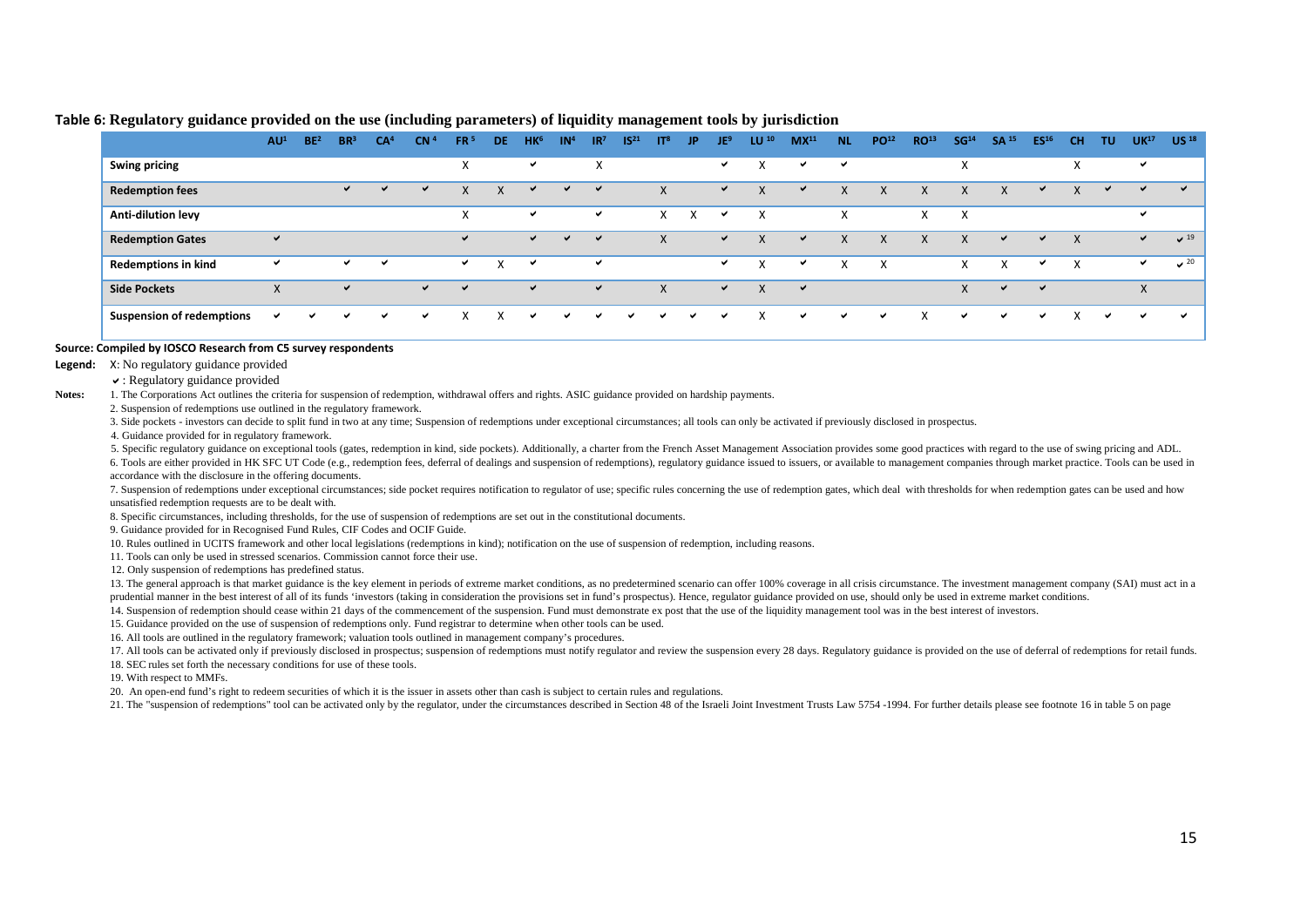### <span id="page-20-0"></span>Responses to the question: Is the tool required for certain types of funds, if so for what type $(s)$ ?

[Table 7](#page-21-0) presents the responses to the question on whether certain tools are only available for certain fund types. Generally speaking, the table highlights that across the board optional liquidity management tool availability is the same for all funds types. Where they do differ in some jurisdictions, it reflects the specific provisions applicable to certain types of funds (e.g., real estate funds) or different treatment of mutual funds vs alternative funds (e.g., the use of side pockets in the UCITS and AIFMD frameworks).

However, beyond these optional liquidity management tools, many jurisdictions also regulate the liquidity provision ability of funds through the use of regulatory requirement tools such as limits on asset concentration, counterparty concentration, the availability of short-term borrowing and limits on leverage. In this regard, it is worth noting that in most jurisdictions these regulatory requirements generally primarily apply to open-ended schemes while closed-ended funds are subject to much less stringent (or, in some cases, no) liquidity management requirements. Additionally, in the universe of open-ended funds, special requirements apply to money market funds in several jurisdictions.

### <span id="page-20-1"></span>Responses to the question: Is there a maximum amount of time to resolve the issue which led to the activation of the exceptional liquidity management tool?

[Table 8](#page-22-0) presents the responses to the question on time limits to resolve issues that forced the activation of liquidity management tool. The matrix clearly shows that across many jurisdictions, there are no time limits in place except for the tool "suspension of redemptions".

The imposition of a time limit for the suspension of redemptions is common across many jurisdictions. The time range spans from 3 days to one month. In many jurisdictions, this time period can be extended for longer periods, subject to two requirements: 1) that the suspension is advised to the responsible regulator; and 2) it can be demonstrated that the prolonged use of the suspension is in the best interest of all shareholders. Finally, in a hand full of jurisdictions, some fund types can be suspended for up to 3 years.<sup>[5](#page-20-3)</sup>

### <span id="page-20-2"></span>Responses to the question: Can the tool also be used in normal circumstances?

[Table 9](#page-23-0) presents the responses to the use of the liquidity management tools in normal times. Overall, the responses are mixed. In some jurisdictions, some tools can be used under normal market conditions, as long as they are previously outlined in the fund documents. While in others, the use of liquidity management tools is strictly for extraordinary market conditions. One policy tool, in particular, the suspension of redemptions, is solely for use in extraordinary circumstances in all jurisdictions (except in Australia and Mexico).

<span id="page-20-3"></span><sup>-&</sup>lt;br>5 <sup>5</sup> In Germany, for example, the suspension of redemption with a period of three years is only applicable to open-ended real estate funds. If the reopening of the fund is not possible after three years, the fund has to be liquidated.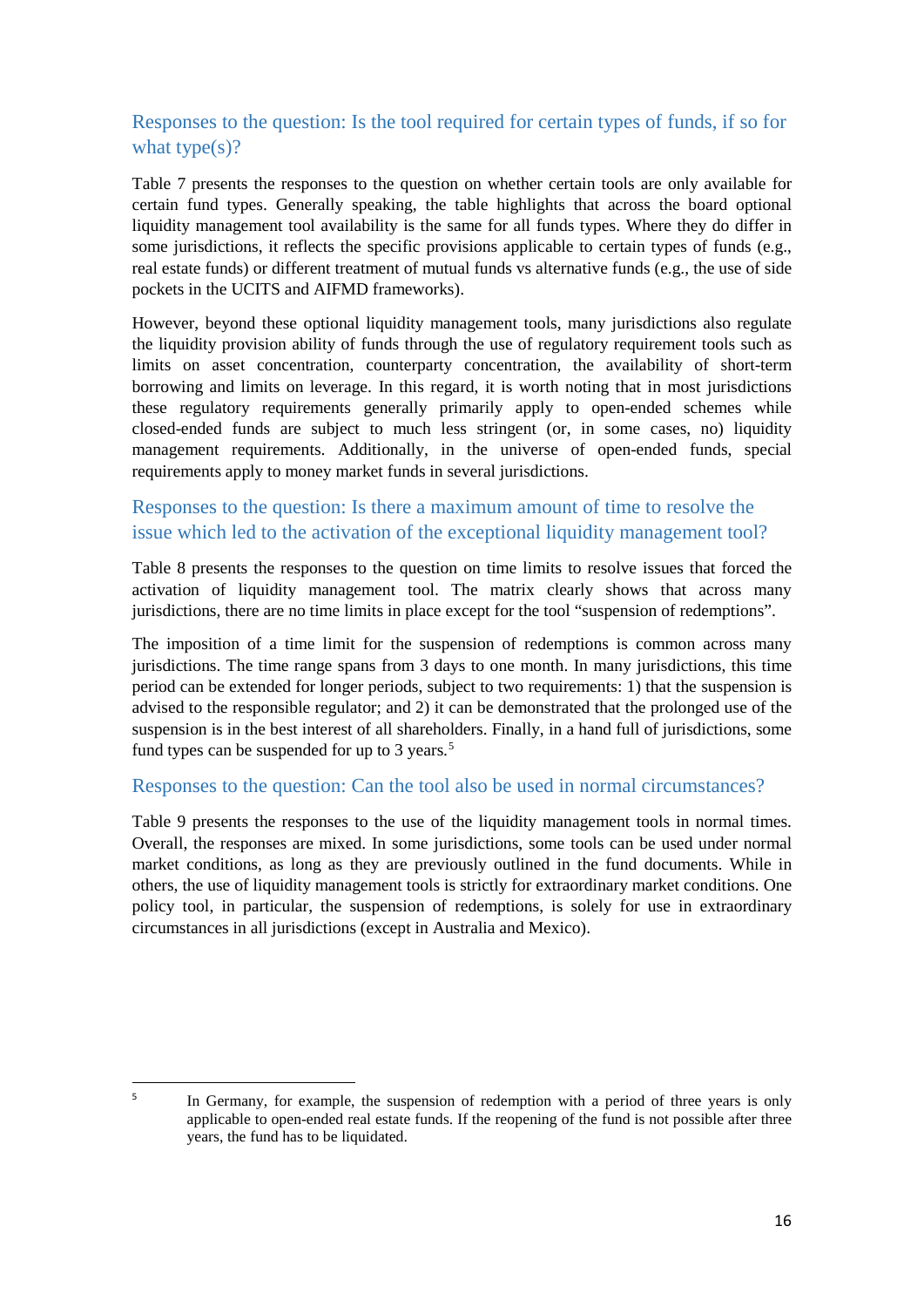|                                  | AU <sup>1</sup> | <b>BE</b> | <b>BR</b> | <b>CA</b>      | <b>CN</b>      | FR <sup>2</sup> | DE.       | HK <sup>3</sup> | IN <sup>3</sup> | IR <sup>4</sup> | IS.       | IT <sup>5</sup> | JP <sup>3</sup> | JE.            | LU <sup>4</sup> | MX <sup>6</sup> | <b>NL</b> | PO <sup>2</sup> | <b>RO</b> | <b>SG</b> | SA <sup>3</sup> | ES <sup>7</sup> | CH <sup>8</sup> | <b>TU</b> | UK <sup>11</sup> | US <sup>®</sup>   |
|----------------------------------|-----------------|-----------|-----------|----------------|----------------|-----------------|-----------|-----------------|-----------------|-----------------|-----------|-----------------|-----------------|----------------|-----------------|-----------------|-----------|-----------------|-----------|-----------|-----------------|-----------------|-----------------|-----------|------------------|-------------------|
| <b>Swing pricing</b>             |                 |           |           |                |                | <b>No</b>       |           | <b>No</b>       |                 | <b>No</b>       |           |                 |                 | <b>No</b>      | <b>No</b>       | Yes             | <b>No</b> |                 |           | <b>No</b> |                 |                 | <b>No</b>       |           | <b>No</b>        |                   |
| <b>Redemption fees</b>           |                 |           | <b>No</b> | N <sub>o</sub> | N <sub>o</sub> | <b>No</b>       | <b>No</b> | <b>No</b>       | N <sub>o</sub>  | <b>No</b>       |           | <b>No</b>       |                 | No.            | <b>No</b>       | <b>No</b>       | <b>No</b> | <b>No</b>       | <b>No</b> | <b>No</b> | N <sub>o</sub>  | N <sub>o</sub>  | <b>No</b>       | <b>No</b> | <b>No</b>        | Yes               |
| Anti-dilution levy               |                 |           |           |                |                | <b>No</b>       |           | <b>No</b>       |                 | <b>No</b>       |           | <b>No</b>       | <b>No</b>       | <b>No</b>      | <b>No</b>       |                 | <b>No</b> |                 | No.       | <b>No</b> |                 |                 |                 |           | <b>No</b>        |                   |
| <b>Redemption Gates</b>          | <b>No</b>       |           |           |                |                | Yes             |           | <b>No</b>       | <b>No</b>       | <b>No</b>       |           | Yes             |                 | N <sub>o</sub> | <b>No</b>       | <b>No</b>       | <b>No</b> | <b>Yes</b>      | <b>No</b> | <b>No</b> | No.             | <b>Yes</b>      | <b>No</b>       |           | <b>No</b>        | Yes               |
| <b>Redemptions in kind</b>       | No              |           | No        | No             |                | No              | <b>No</b> | No              |                 | No              |           |                 |                 | <b>No</b>      | <b>No</b>       | <b>No</b>       | <b>No</b> | <b>No</b>       |           | <b>No</b> | <b>No</b>       | No              | <b>No</b>       |           | No               | Yes <sup>10</sup> |
| <b>Side Pockets</b>              | N <sub>o</sub>  |           | <b>No</b> |                | <b>No</b>      | <b>No</b>       |           | <b>No</b>       |                 | <b>Yes</b>      |           | <b>Yes</b>      |                 | No.            | Yes             | <b>No</b>       |           |                 |           | <b>No</b> | <b>No</b>       | <b>No</b>       |                 |           | <b>Yes</b>       | <b>Yes</b>        |
| <b>Suspension of redemptions</b> | No.             | <b>No</b> | <b>No</b> | <b>No</b>      | No.            | <b>No</b>       | <b>No</b> | <b>No</b>       | <b>No</b>       | <b>No</b>       | <b>No</b> | <b>No</b>       | <b>No</b>       | No.            | <b>No</b>       | No              | <b>No</b> | <b>No</b>       | <b>No</b> | <b>No</b> | <b>No</b>       | <b>No</b>       | <b>No</b>       | No.       | <b>No</b>        | <b>No</b>         |

#### **Table 7: Answers to the question – "Are tools available for only certain types of funds?" by jurisdiction**

#### **Source: Compiled by IOSCO Research from C5 survey respondents**

**Notes:** 1. Special requirements on ETFs.

2. The French law only mentions the possibility of having recourse to gates for real estate funds but in line with AMF guidance, gates can also be used by other types of funds offered to qualified investors (e.g., hedge funds or funds of hedge funds.

3. Tools are generally available provided that clear disclosure has been made in the funds' offering documents.

4. Side pockets for alternative investment funds only.

5. Side pockets and redemption gates for alternative investment funds only.

6. Swing pricing can only be used by debt and equity funds.

7. Gates for alternative investments and real estate funds; side pockets are not available for Real Estate funds.

8. The use of tools is not required by Swiss law.

<span id="page-21-0"></span>9. In the case of the US, the responses above are generally applicable to open-end funds registered under the Investment Company Act of 1940, under certain circumstances, and subject to certain conditions (e.g., openend funds may suspend redemptions if the NYSE is closed). It is our understanding that the extent to which hedge funds, private funds generally exempt from registration under the Investment Company Act of 1940, impose restrictions on investor withdrawals and redemptions vary. The use of side pockets is generally only applicable to hedge funds. In general, any restrictions or use of side pockets is disclosed in the hedge funds' offering documents. Closed-end funds generally do not provide redemption privileges. MMFs, a type of open-end fund registered under the Investment Company Act of 1940 may also impose redemption gates and liquidity fees under specific circumstances and subject to certain conditions.

10. Redemptions in kind are generally applicable to open-end funds.

11. Side pockets and redemption gates for alternative funds only; however, retail funds may use deferred redemption.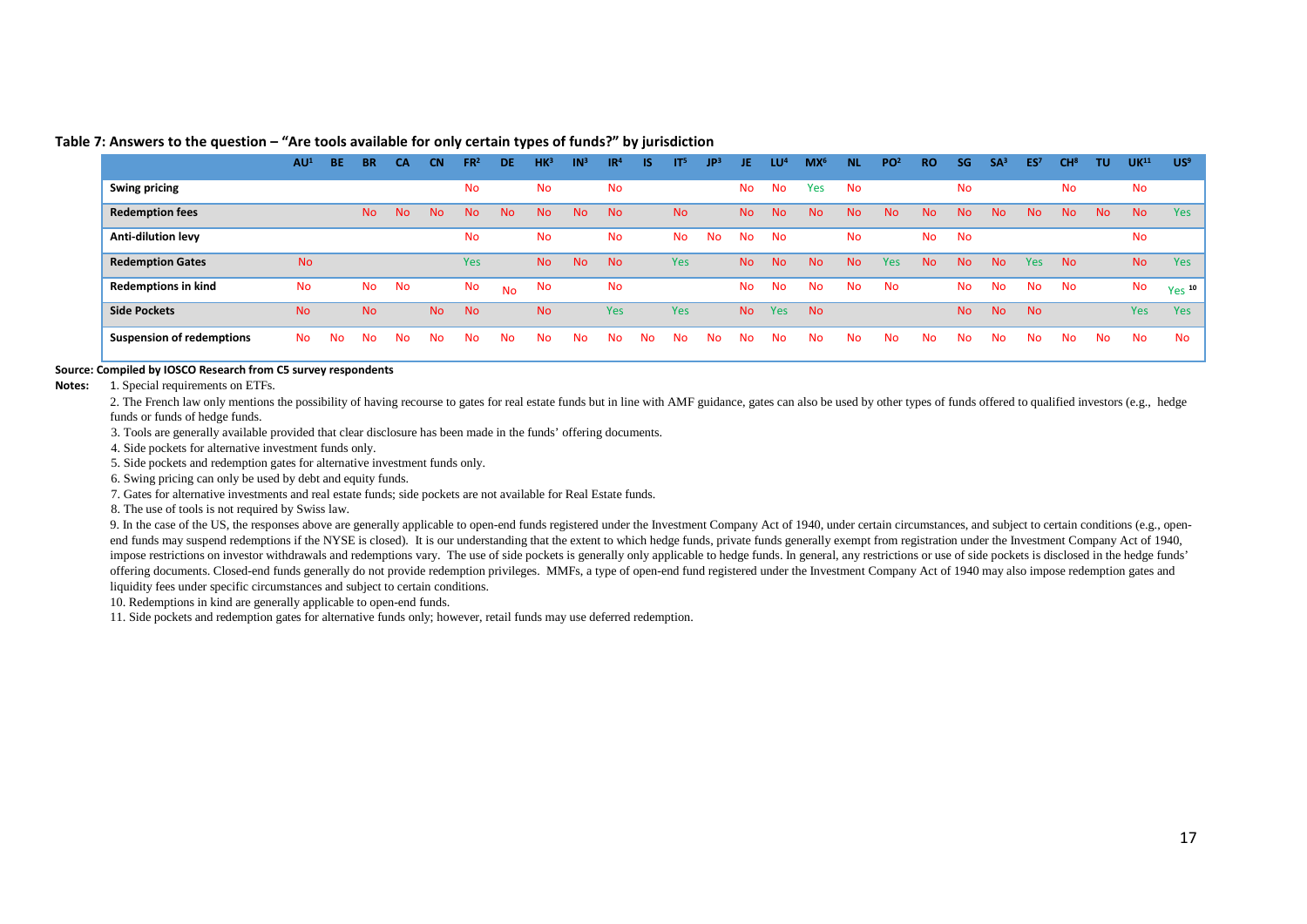|                                  | <b>AU</b> | <b>BE</b> | <b>BR</b> | CA        | <b>CN</b> | <b>FR</b> | DE <sup>1</sup> | HK <sup>2</sup> | IN             | IR <sup>3</sup> | IS <sup>4</sup> | IT.       | <b>JP</b> | JE.       | LU <sup>5</sup> | <b>MX</b> | <b>NL</b> | PO        | <b>RO</b> | SG <sup>6</sup> | SA <sup>7</sup> | ES <sup>8</sup> | <b>CH</b> | TU        | UK <sup>9</sup> | <b>US</b>         |
|----------------------------------|-----------|-----------|-----------|-----------|-----------|-----------|-----------------|-----------------|----------------|-----------------|-----------------|-----------|-----------|-----------|-----------------|-----------|-----------|-----------|-----------|-----------------|-----------------|-----------------|-----------|-----------|-----------------|-------------------|
| <b>Swing pricing</b>             |           |           |           |           |           | <b>No</b> |                 | <b>No</b>       |                | No              |                 |           |           | No.       | No              | No        | No        |           |           | No              |                 |                 | No.       |           | No              |                   |
| <b>Redemption fees</b>           |           |           | <b>No</b> | No.       | <b>No</b> | <b>No</b> | <b>No</b>       | <b>No</b>       | N <sub>o</sub> | <b>No</b>       |                 | <b>No</b> |           | <b>No</b> | <b>No</b>       | <b>No</b> | <b>No</b> | <b>No</b> | <b>No</b> | <b>No</b>       | <b>No</b>       | <b>No</b>       | <b>No</b> | <b>No</b> | <b>No</b>       | N <sub>o</sub>    |
| Anti-dilution levy               |           |           |           |           |           | No        |                 | <b>No</b>       |                | No              |                 | <b>No</b> | <b>No</b> | <b>No</b> | <b>No</b>       |           | <b>No</b> |           | <b>No</b> | No              |                 |                 |           |           | No              |                   |
| <b>Redemption Gates</b>          | <b>No</b> |           |           |           |           | <b>No</b> |                 | <b>No</b>       | <b>No</b>      | <b>No</b>       |                 | <b>No</b> |           | <b>No</b> | <b>No</b>       | No.       | <b>No</b> | No        | <b>No</b> | <b>No</b>       | No.             | <b>No</b>       | <b>No</b> |           | <b>No</b>       | Yes <sup>10</sup> |
| <b>Redemptions in kind</b>       | No        |           | <b>No</b> | <b>No</b> |           | No.       | <b>No</b>       | <b>No</b>       |                | <b>No</b>       |                 |           |           | <b>No</b> | <b>No</b>       | <b>No</b> | <b>No</b> | <b>No</b> |           | No.             | <b>No</b>       | <b>No</b>       | <b>No</b> |           | <b>No</b>       | <b>No</b>         |
| <b>Side Pockets</b>              | <b>No</b> |           | <b>No</b> |           | <b>No</b> | No.       |                 | <b>No</b>       |                | <b>No</b>       |                 | <b>No</b> |           | <b>No</b> | <b>No</b>       | <b>No</b> |           |           |           | <b>No</b>       | <b>No</b>       | <b>No</b>       |           |           | <b>No</b>       | <b>No</b>         |
| <b>Suspension of redemptions</b> | <b>No</b> | <b>No</b> | 5 days    | <b>No</b> | No        | Νo        | Yes             | <b>No</b>       | <b>No</b>      | Yes             | Yes             | l mth     | No        | 28 days   | No              | <b>No</b> | <b>No</b> | <b>No</b> | No        | 21 days         | Yes             | Yes             | <b>No</b> | No        | Yes             | 7 days $^{11}$    |

#### **Table 8: Responses to "***Is there a maximum time to resolve the issue which led to the activation of the tool?***"**

#### **Source: Compiled by IOSCO Research from C5 survey respondents**

**Notes:** 1. Real estate funds can suspend for up to 2 years. No time limit on other funds.

2. No prescribed maximum time provided, but management companies must act in the best interests of the shareholders at all times.

3. For suspension of redemptions, the time limit is only for a matter of days, but sometimes issues cannot be resolved in that timeframe, therefore it can be extended for a considerable time if needed. Many of the other tools apply in the ordinary course of business (e.g., swing pricing, redemption fees) and not just when a particular liquidity issue arises.

4. Can be suspended between 3-7 days. Extension can be applied up to 60 consecutive days. The "suspension of redemptions" tool can be activated only by the regulator, under the circumstances described in Section 48 of the Israeli Joint Investment Trusts Law 5754 -1994. For further details please see footnote 16 in table 5 on page 18.

5. No time limit, but must justify that any prolonged use is in the best interest of shareholders.

6. Suspension can be extended if in the best interest of shareholders.

7. Timeline set out in the regulation for redemption periods.

<span id="page-22-0"></span>8. Real estate funds can suspend for up to 2 years. No time limit on other funds.

9. Suspension must only be enacted for as long as needed and is justified to protect shareholders interest and must be reviewed every 28 days

10. A MMF that imposed a redemption gate per rule 2a-7 under the Investment Company Act of 1940 would be required to lift that gate within 10 business days, although the board of directors could determine to lift the gate earlier. MMFs would not be able to impose a gate for more than 10 business days in any 90-day period.

11. US regulation generally prohibits open-end funds (other than MMFs as discussed above) from suspending the right of redemption and postponing the payment of redemption proceeds for more than seven days, unless approval from the regulator is received (e.g., in the case of emergencies).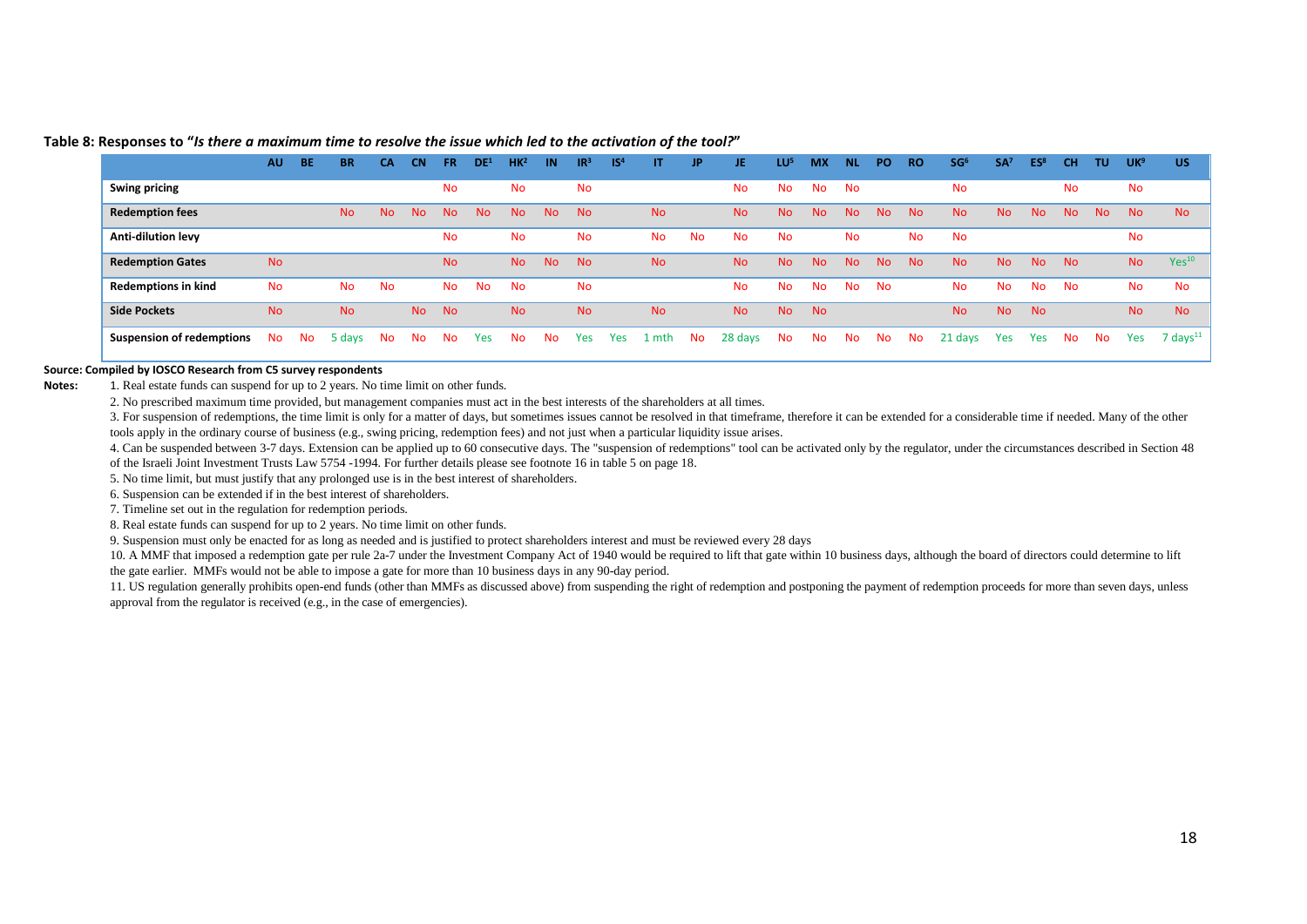#### **Table 9: Responses to "Can** *the liquidity tools be used in normal circumstances***"**

|                                     | <b>AU</b> | <b>BE</b> | <b>BR</b>  | <b>CA</b> | <b>CN</b>  | FR.       | <b>DE</b> | <b>HK</b>  | IN         | IR <sup>1</sup> | <b>IS</b> | П          | JP  | JE3        | <b>LU</b> <sup>9</sup> | $MX^3$ | NL <sup>s</sup> | PO         | RO <sup>10</sup> | SG        | <b>SA</b> | ES <sup>4</sup> | CН         | <b>TU</b> | <b>UK</b>  | US <sup>5</sup>  |
|-------------------------------------|-----------|-----------|------------|-----------|------------|-----------|-----------|------------|------------|-----------------|-----------|------------|-----|------------|------------------------|--------|-----------------|------------|------------------|-----------|-----------|-----------------|------------|-----------|------------|------------------|
| <b>Swing pricing</b>                |           |           |            |           |            | Yes       |           | Yes        |            | Yes             |           |            |     | <b>Yes</b> | Yes                    | Yes    | Yes             |            |                  | <b>No</b> |           |                 | Yes        |           | Yes        |                  |
| <b>Redemption fees</b>              |           |           | <b>Yes</b> | Yes       | <b>Yes</b> | Yes       | <b>No</b> | <b>Yes</b> | <b>Yes</b> | Yes             |           | <b>Yes</b> |     | <b>Yes</b> | <b>Yes</b>             | Yes    | Yes             | <b>Yes</b> | <b>No</b>        | No        | Yes       | <b>Yes</b>      | <b>Yes</b> | Yes       | <b>Yes</b> | <b>Yes</b>       |
| <b>Anti-dilution levy</b>           |           |           |            |           |            | Yes       |           | Yes        |            | Yes             |           | Yes        | Yes | Yes        | Yes                    |        | Yes             |            | Yes              | <b>No</b> |           |                 |            |           | Yes        |                  |
| <b>Redemption Gates</b>             | Yes       |           |            |           |            | Yes       |           | Yes        | <b>No</b>  | <b>No</b>       |           | <b>No</b>  |     | <b>No</b>  | <b>Yes</b>             | Yes    | Yes             | Yes        | <b>No</b>        | No        | Yes       | Yes             | <b>No</b>  |           | <b>Yes</b> | Yes <sup>6</sup> |
| <b>Redemptions in kind</b>          | Yes       |           | Yes        | Yes       |            | No        | <b>No</b> | Yes        |            | No              |           |            |     | Yes        | Yes                    | Yes    | Yes             | Yes        |                  | <b>No</b> | <b>No</b> | <b>No</b>       | No         |           | Yes        | Yes <sup>7</sup> |
| <b>Side Pockets</b>                 | Yes       |           | Yes        |           | <b>Yes</b> | <b>No</b> |           | Yes        |            | <b>No</b>       |           | <b>No</b>  |     | <b>No</b>  | N <sub>o</sub>         | Yes    |                 |            |                  | <b>No</b> | <b>No</b> | <b>No</b>       |            |           | <b>Yes</b> | Yes <sup>8</sup> |
| <b>Suspension of</b><br>redemptions | Yes       | <b>No</b> | No.        | <b>No</b> | No.        | No        | No        | <b>No</b>  | <b>No</b>  | No              | <b>No</b> | <b>No</b>  | Νo  | <b>No</b>  | <b>No</b>              | Yes    | Yes             | <b>No</b>  | <b>No</b>        | No        | <b>No</b> | No              | No         | <b>No</b> | No         | No               |

#### **Source: Compiled by IOSCO Research from C5 survey respondents**

Notes: 1. Open-ended alternative investment funds can use side pockets in exceptional circumstances; however, for certain qualifying investor alternative investment funds these can be used under normal conditions. Redemption gates and redemption in kind can only be used when redemptions exceed a predetermined threshold

2. Only if listed in the fund offer documentation.

3. Some of the tools can be used in normal times.

4. Redemption fees can be used under normal circumstances; redemption gates can be used (by Real Estate and Hedge Funds) under normal circumstances.

5. In the case of the US, the responses above are generally applicable to open-end funds under certain circumstances and subject to certain conditions. Closed-end funds generally do not provide redemption privileges. 6. Redemption gates can be used under normal market circumstances provided though that certain redemption thresholds are exceeded. MMFs may also impose redemption gates and liquidity fees under specific circumstances and subject to certain conditions.

7. Redemptions in kind are generally applicable to open-end funds.

<span id="page-23-0"></span>8. Side pockets are generally used by hedge funds only.

9. In general, liquidity management tools can be used under normal circumstances if listed in the constitutional documents, with the exception of open-ended funds (then no).

10. As a self-regulatory industry standard, there is only the notable exception of anti-dilution levy (that can be used in normal market conditions) that investment management companies generally have in place, in order to discourage investors from disinvesting in the first year after subscription.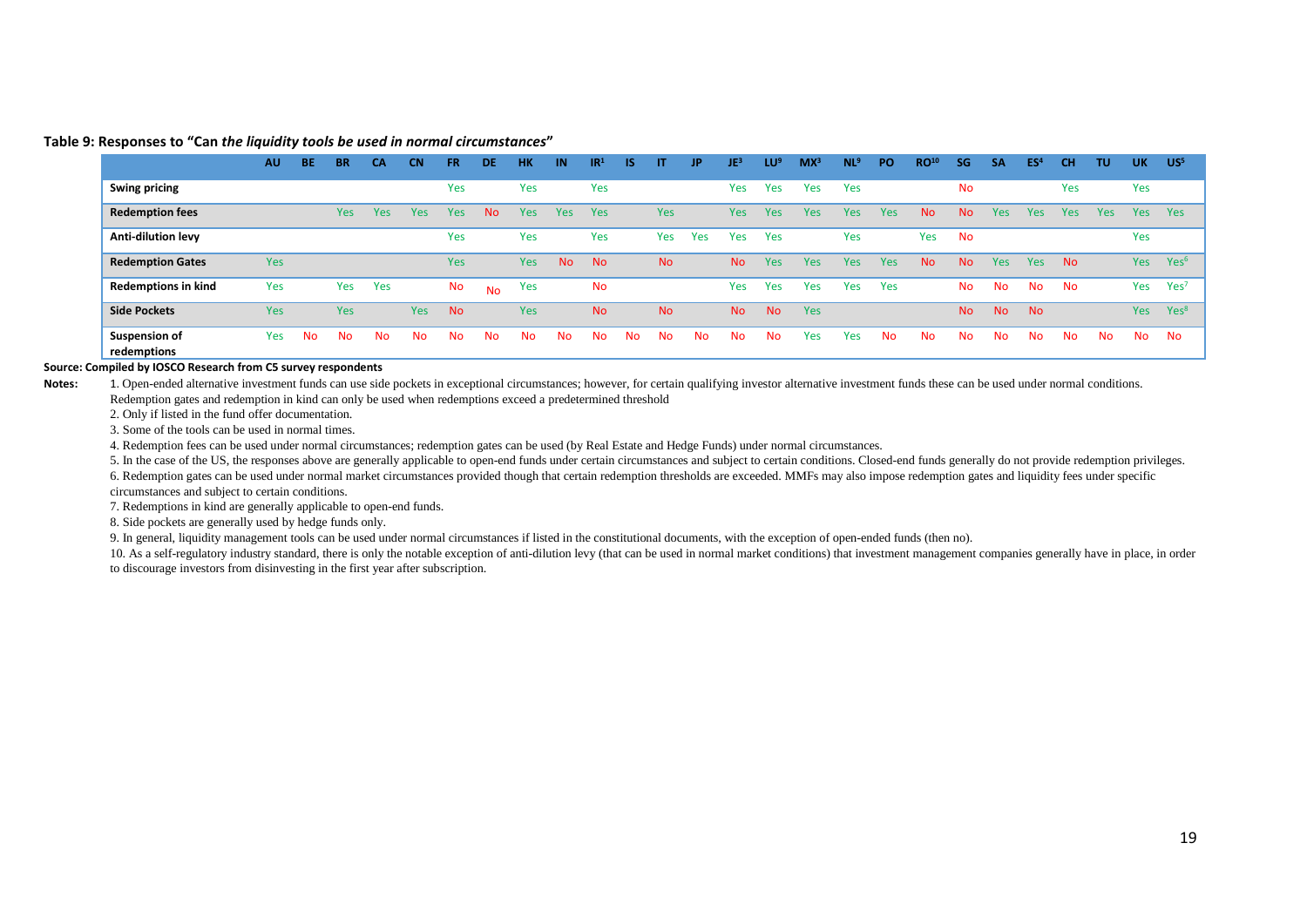### <span id="page-24-0"></span>Responses to the question: How are investors informed of the existence of the tool and, if applicable, of its activation?

[Table 10](#page-25-0) below presents the responses to how investors are informed about the existence of tools and their activation. In terms of informing investors, the "rules of the game" in many jurisdictions are set out upfront in the fund documentation, be it a prospectus, fund constitution documents or other disclosure statements. That is, upfront disclosure is considered a common way to inform investors of liquidity management tools, how they might be used and under what scenarios.

Particularly for the suspension of redemptions, once this liquidity tool is activated, many jurisdictions reported that investors must be informed of their use, be it by public announcements, letter to investors, website update and/or continuous disclosure requirements. Other liquidity management tools, if outlined previously in fund documentation, did not require specific notification of their implementation to investors.

### <span id="page-24-1"></span>Responses to the question: Can the tool be activated by the asset manager and / or the regulator?

[Table 11](#page-26-0) below presents the responses to whether the tools can be activated by the asset/fund manager and/or by the regulator. The matrix should be interpreted in the following way, "Yes" indicates that the tool can be activated by the responsible regulator along with the asset/fund manager, while "no" should be interpreted as only the asset/fund manager has the ability to operate such tools.

The matrix clearly highlights that in most cases, regulators leave it up to the industry to determine when the activation of tools is required, but it must be demonstrated that it is in the best interest of shareholders. However, in relation specifically to the power to enact suspension of redemptions, many jurisdictions reported that regulators had the ability to request its activation (e.g., in the EU, regulators have the ability to require a suspension of redemptions of an investment fund if it is in the interest of the investors or the public). One reporting jurisdiction (Romania) indicated that regulatory power to activate extended to soliciting a temporary suspension of dealings only in the case of extreme market conditions and if it is proven that the investment management company does not act in the best interest of all the investors in its funds. Another jurisdiction (Singapore) mentioned they generally leave it to the industry to determine when the activation of tools is required, but the competent authority has broad powers to issue directions to managers to take such actions (e.g., suspend redemptions) as may be necessary or expedient in the public interest to do so. The guiding principle for regulatory action is that it is in the best interest of shareholders to do so.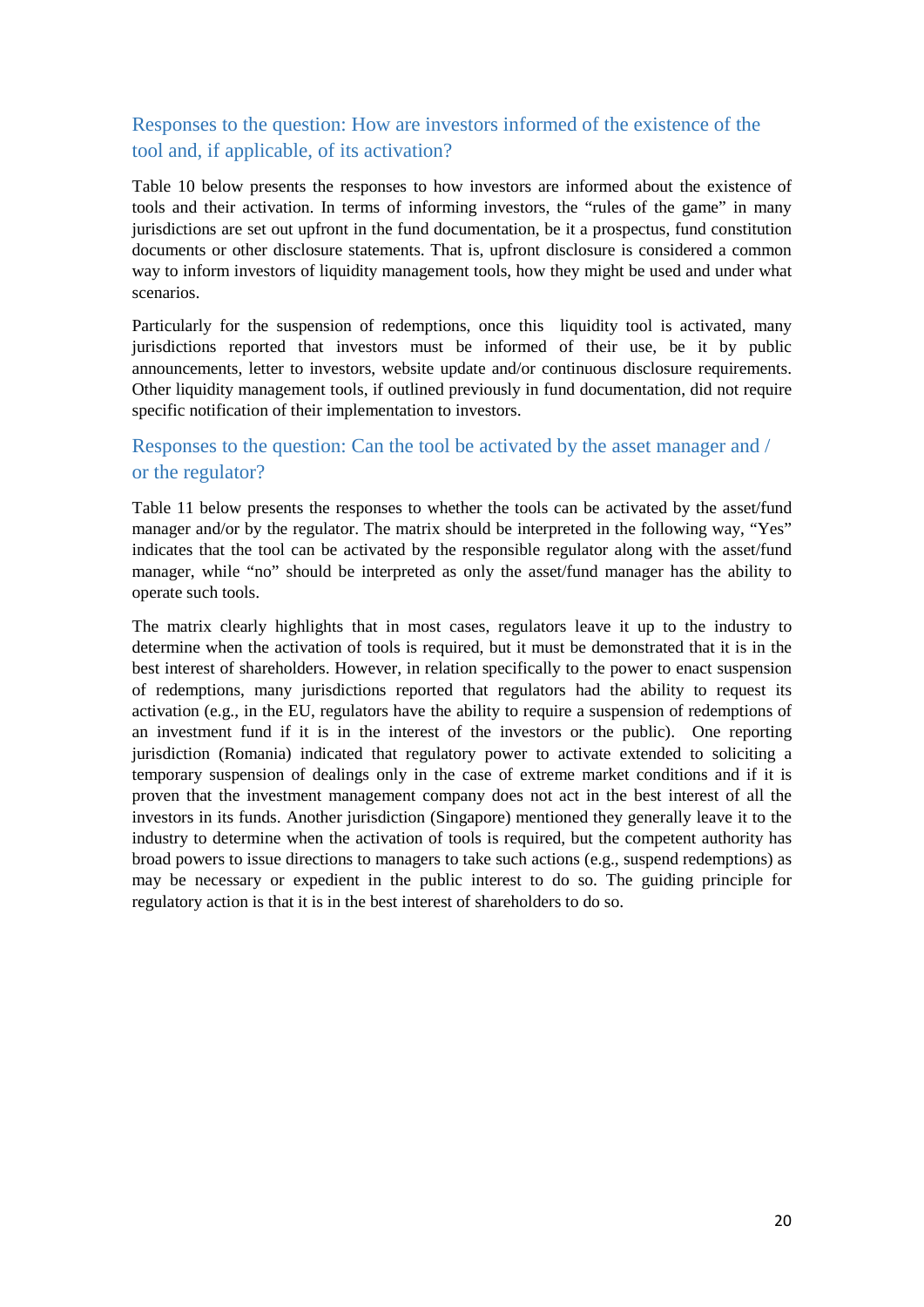|                                     | AU <sup>1</sup> | <b>BE</b>  | <b>BR</b>        | CA <sup>2</sup> | <b>CN</b>  | <b>FR</b>  | DE <sup>3</sup> | HK         | IN         | IR <sup>4</sup> | IS <sup>5</sup> | IT         | JP.        | JE         | LU         | <b>MX</b>  | <b>NL</b>         | PO         | <b>RO</b>  | SG         | <b>SA</b>  | <b>ES</b>  | <b>CH</b>  | <b>TU</b>  | <b>UK</b>  | <b>US</b>  |
|-------------------------------------|-----------------|------------|------------------|-----------------|------------|------------|-----------------|------------|------------|-----------------|-----------------|------------|------------|------------|------------|------------|-------------------|------------|------------|------------|------------|------------|------------|------------|------------|------------|
| <b>Swing pricing</b>                |                 |            |                  |                 |            | FD,<br>Ann |                 | <b>FD</b>  |            | <b>FD</b>       |                 |            |            | ${\sf FD}$ | <b>FD</b>  | FD,<br>Ann | FD,<br>IM         |            |            | <b>FD</b>  |            |            | <b>FD</b>  |            | <b>FD</b>  |            |
| Redemption<br>fees                  |                 |            | <b>FD</b>        | <b>FD</b>       | <b>FD</b>  | FD,<br>Ann | <b>FD</b>       | <b>FD</b>  | FD,<br>Ann | <b>FD</b>       |                 | <b>FD</b>  |            | ${\sf FD}$ | <b>FD</b>  | FD,<br>Ann | FD,<br>IM         | FD,<br>Ann | FD,<br>Ann | <b>FD</b>  | <b>FD</b>  | <b>FD</b>  | <b>FD</b>  | ${\sf FD}$ | FD         | FD,<br>Ann |
| Anti-dilution<br>levy               |                 |            |                  |                 |            | FD,<br>Ann |                 | <b>FD</b>  |            | ${\sf FD}$      |                 | <b>FD</b>  | FD,<br>Ann | <b>FD</b>  | <b>FD</b>  |            | FD,<br>IM         |            | FD,<br>Ann | FD         |            |            |            |            | <b>FD</b>  |            |
| Redemption<br>Gates                 | <b>FD</b>       |            |                  |                 |            | <b>FD</b>  |                 | <b>FD</b>  | FD,<br>Ann | <b>FD</b>       |                 | ${\sf FD}$ |            | ${\sf FD}$ | <b>FD</b>  | FD,<br>Ann | FD,<br>IM         | FD,<br>Ann | FD,<br>Ann | <b>FD</b>  | <b>FD</b>  | ${\sf FD}$ | FD,<br>Ann |            | FD         | FD,<br>Ann |
| <b>Redemptions</b><br>in kind       | <b>FD</b>       |            | FD,<br><b>IM</b> | <b>FD</b>       |            | FD,<br>Ann | <b>FD</b>       | <b>FD</b>  |            | FD              |                 |            |            | <b>FD</b>  | <b>FD</b>  | FD,<br>Ann | FD,<br>IM         | <b>FD</b>  |            | <b>FD</b>  | <b>FD</b>  | FD,<br>Ann | <b>FD</b>  |            | FD,<br>Ann | FD,<br>Ann |
| <b>Side Pockets</b>                 | FD,<br>Ann      |            | FD,<br>IM<br>Ann |                 | <b>FD</b>  | FD,<br>Ann |                 | <b>FD</b>  |            | <b>FD</b>       |                 | <b>FD</b>  |            | <b>FD</b>  | FD,<br>Ann | FD,<br>Ann |                   |            |            | <b>FD</b>  | <b>FD</b>  | FD,<br>Ann |            |            | <b>FD</b>  | <b>FD</b>  |
| <b>Suspension of</b><br>redemptions | FD,<br>Ann      | FD,<br>Ann | IM,<br>Ann       | FD,<br>Ann      | FD,<br>Ann | FD,<br>Ann | FD,<br>Ann      | FD,<br>Ann | FD,<br>Ann | <b>FD</b>       | FD,<br>Ann      | FD,<br>Ann | FD,<br>Ann | FD,<br>Ann | FD,<br>Ann | FD,<br>Ann | FD,<br>IM,<br>Ann | FD,<br>Ann | FD,<br>Ann | FD,<br>Ann | FD,<br>Ann | FD,<br>Ann | FD,<br>Ann | FD,<br>Ann | FD,<br>Ann | FD,<br>Ann |

#### **Table 10: Media through which investors are informed of the existence and activation of liquidity management tools by jurisdiction**

#### <span id="page-25-0"></span>**Source: Compiled by IOSCO Research from C5 survey responses**

**Legend:** FD: Fund Documentation, including prospectuses, constitution documents and any other disclosure statements IM: Investor Meetings

Ann: Public Announcements, letter to investors, website update, continuous disclosure requirements

**Notes:** 1. Prior disclosure through fund documentation (PDS), activation notification through continuous disclosure requirements.

2. Redemptions in kind require prior consent from security holders.

3. Redemptions in kind require in the case of a retail fund the prior consent of all investors.

4. Notification is not required, although it is standard practice amongst funds.

5. Since the "suspension of redemptions" tool is indicated and described in the Israeli Joint Investment Trust Law, investors are informed of the existence of this tool through the Law.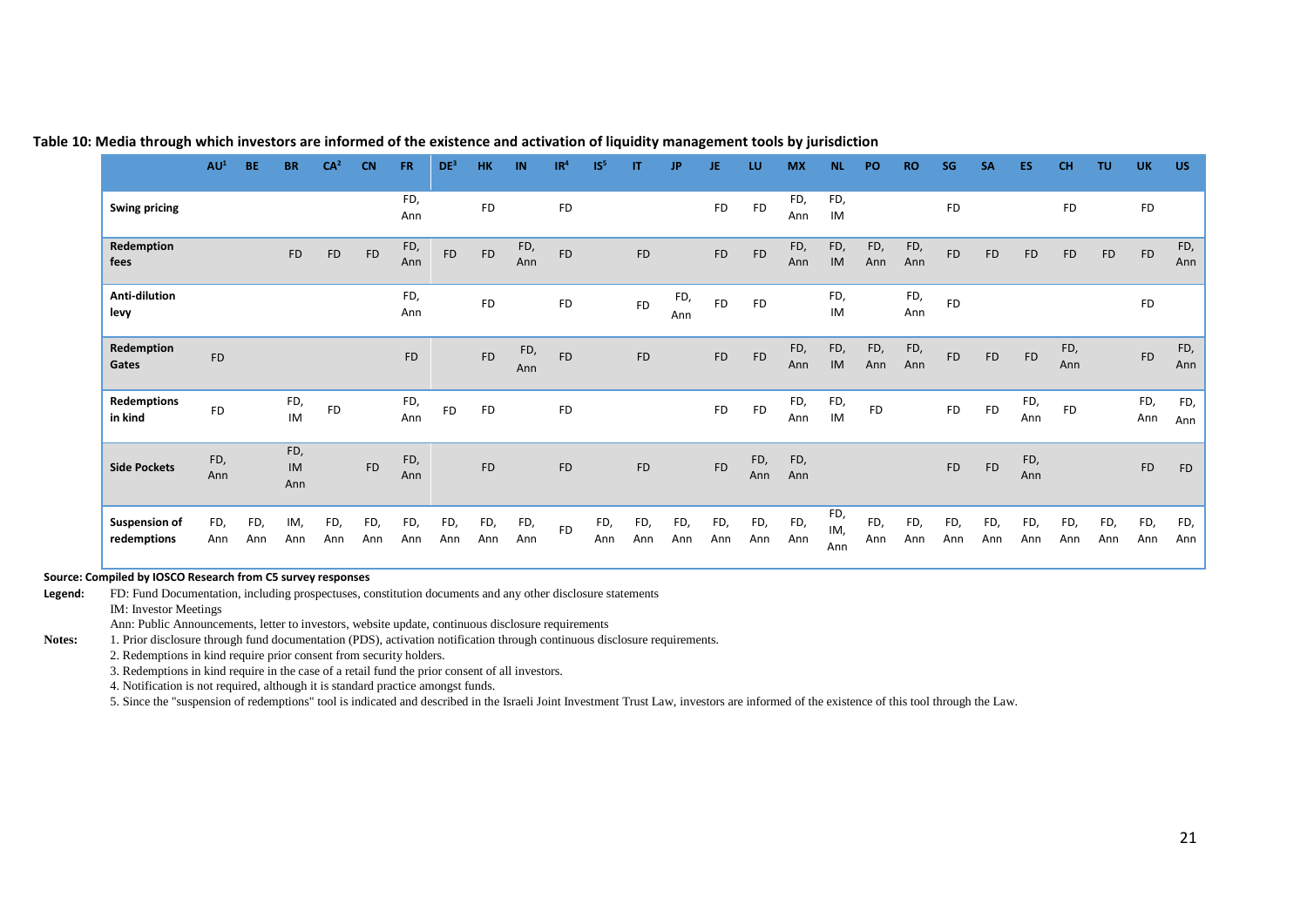#### **Table 11: Does the regulator have the ability to activate the liquidity management tool?**

|                                  | AU <sup>1</sup> | <b>BE</b> | BR <sup>2</sup> | <b>CA</b> | <b>CN</b> | <b>FR</b> | DE.       | HK <sup>3</sup> | <b>IN</b> | IR <sup>2</sup> | IS <sup>9</sup> | IT <sup>2</sup> | <b>JP</b> | JE <sup>4</sup> | LU        | <b>MX</b> | <b>NL</b> | PO <sup>2</sup> | RO <sup>5</sup> | SG <sup>5</sup> | SA <sup>6</sup> | ES.       | <b>CH</b> | <b>TU</b> | UK <sup>7</sup> | US <sup>8</sup> |
|----------------------------------|-----------------|-----------|-----------------|-----------|-----------|-----------|-----------|-----------------|-----------|-----------------|-----------------|-----------------|-----------|-----------------|-----------|-----------|-----------|-----------------|-----------------|-----------------|-----------------|-----------|-----------|-----------|-----------------|-----------------|
| <b>Swing pricing</b>             |                 |           |                 |           |           | <b>No</b> |           | <b>No</b>       |           | <b>No</b>       |                 |                 |           | No              | <b>No</b> | No        | <b>No</b> |                 |                 | <b>No</b>       |                 |           | No        |           |                 |                 |
| <b>Redemption fees</b>           |                 |           | <b>No</b>       | <b>No</b> | <b>No</b> | <b>No</b> | <b>No</b> | <b>No</b>       | <b>No</b> | <b>No</b>       |                 | <b>No</b>       |           | <b>No</b>       | <b>No</b> | <b>No</b> | <b>No</b> | <b>No</b>       | <b>No</b>       | <b>No</b>       | <b>No</b>       | <b>No</b> | <b>No</b> | Yes       |                 | <b>No</b>       |
| Anti-dilution levy               |                 |           |                 |           |           | <b>No</b> |           | <b>No</b>       |           | No              |                 | <b>No</b>       | <b>No</b> | No              | <b>No</b> |           | <b>No</b> |                 | <b>No</b>       | <b>No</b>       |                 |           |           |           |                 |                 |
| <b>Redemption Gates</b>          |                 |           |                 |           |           | <b>No</b> |           | <b>No</b>       | <b>No</b> | <b>No</b>       |                 | <b>No</b>       |           | <b>No</b>       | <b>No</b> | <b>No</b> | <b>No</b> | <b>No</b>       | <b>No</b>       | <b>No</b>       | <b>No</b>       | <b>No</b> | <b>No</b> |           |                 | <b>No</b>       |
| <b>Redemptions in kind</b>       |                 |           | <b>No</b>       | No        |           | No        | <b>No</b> | No              |           | No              |                 |                 |           | No              | <b>No</b> | <b>No</b> | No        | <b>No</b>       |                 | <b>No</b>       | <b>No</b>       | <b>No</b> | No        |           |                 | No              |
| <b>Side Pockets</b>              | <b>No</b>       |           | <b>No</b>       |           | <b>No</b> | <b>No</b> |           | <b>No</b>       |           | <b>No</b>       |                 | <b>No</b>       |           | <b>No</b>       | <b>No</b> | <b>No</b> |           |                 |                 | <b>No</b>       | <b>No</b>       | Yes       |           |           |                 |                 |
| <b>Suspension of redemptions</b> | <b>No</b>       | Yes       | Yes             | Yes       | No.       | Yes       | Yes       | Yes             | <b>No</b> | Yes             | Yes             | Yes             | No.       | Yes             | Yes       | <b>No</b> | <b>No</b> | Yes             | Yes             | Yes             | <b>No</b>       | Yes       | <b>No</b> | Yes       | Yes             | Yes             |

#### **Source: Compiled by IOSCO Research from C5 survey respondents**

<span id="page-26-0"></span>Notes: "Yes" should be interpreted that the regulator, along with the asset/fund manager has the ability, to activate the respective liquidity management tool; "No" the asset/fund manager solely has the right to activate t

although in some circumstances they may need to inform the competent authority.

1. Responsible regulator only provides relief to legal requirements of the fund.

2. Suspension of redemptions can be activated by the regulator in the best interests of shareholders.

3. For suspension of dealings, the HK SFC may exercise regulatory powers in the public interest on a case-by-case basis.

4. The activation of a tool may also need regulatory approval.

5. Can activate temporary suspension of dealings in the public interest. On the other hand, the regulator can disable the tool activated by the investment management company, if it considers that is in the best interest of investors.

6. The regulator has the power to direct that any tool it requires to be implemented, be implemented. However, usually the regulator permits the tool and the manager and trustee decide whether to implement it or not. In th investor protection, the SA Regulator has the authority to determine and require implementation of any tool that is necessary to protect investors.

7. All of the tools could technically be activated by the regulator in the UK in the case of a threat to the regulator's objectives (market integrity, investor protection).

8. A fund may suspend redemptions for any period during which an emergency exists, as determined by the Commission and under certain circumstances, as discussed above.

9. The "suspension of redemptions" tool can be activated only by the regulator, under the circumstances described in Section 48 of the Israeli Joint Investment Trusts Law 5754 -1994. For further details please see footnote 5 on page 18."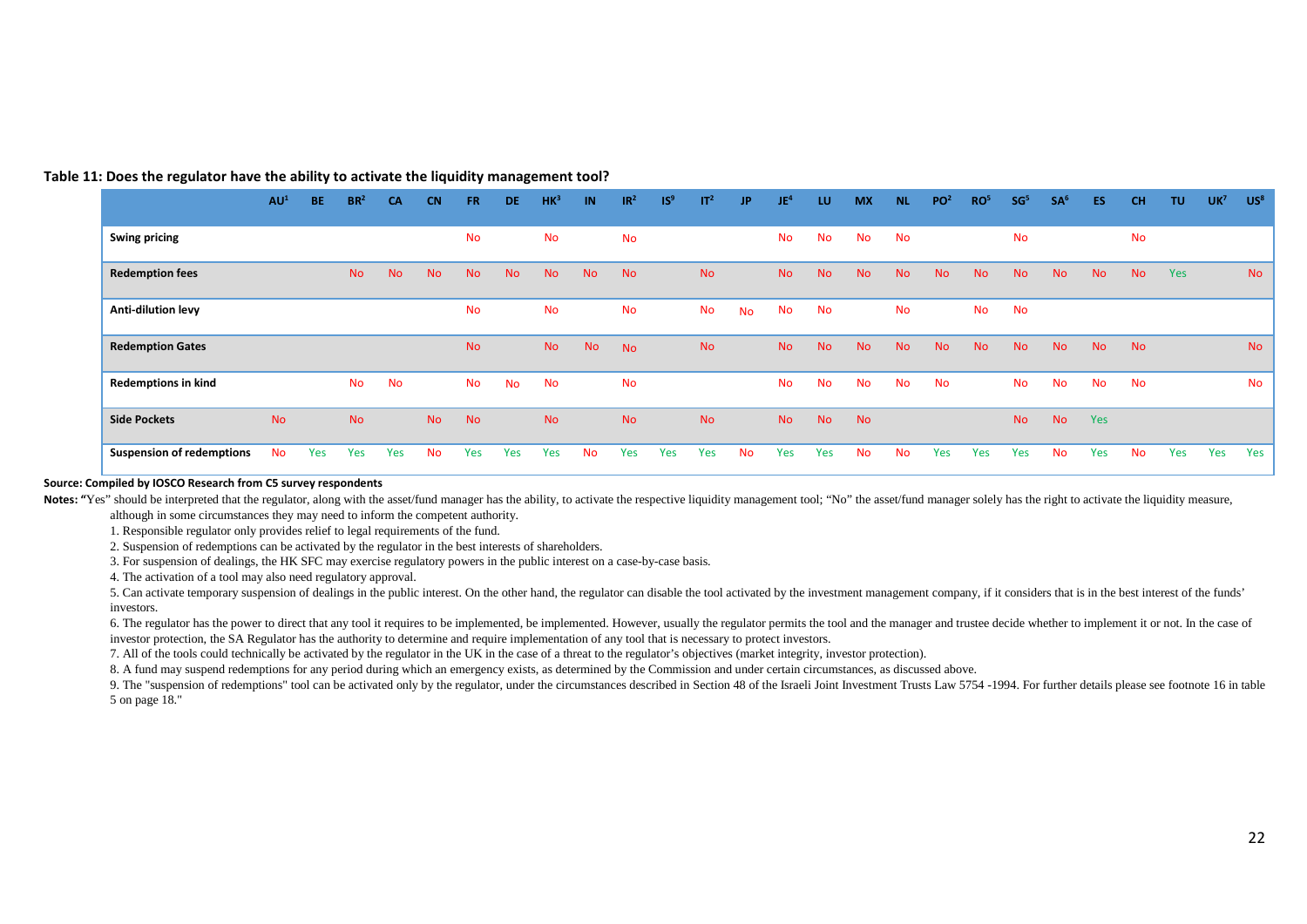### <span id="page-27-0"></span>Past experience with the use of liquidity management tools, their outcome and impacts.

In the past there have been many examples where liquidity management tools have been used. Below are a summary of examples reported by jurisdictions in the survey, including the final outcome (where reported) and whether the activation of such tools created any broader impacts beyond the fund investors themselves.

### Suspension of redemptions

<span id="page-27-1"></span>**.** 

Under exceptional market conditions, in many jurisdictions, investment funds can suspend redemptions. This has happened in the past in a number of jurisdictions and for a variety of reasons, such as the closure of specific stock exchanges and markets, difficulties in valuing a large portion of the assets and significant redemptions.

In Germany, in 2008, a number of open-ended real estate funds were forced to suspend redemptions. Consequently, Fund of Fund (FoF) of real estate investments were also forced to suspend.

In Spain, two real estate funds suspended redemptions for a period of two years. At which time, one fund reopened redemptions and the other liquidated. More recently, due to the insolvency of a Spanish Bank, the CNMV ordered the suspension of redemptions of 21 funds for which the bank was the depositary. Just recently, a new asset manager and depositary were appointed, enabling redemptions to resume. .

In Hong Kong, during the period from September 2007 to September 2015, eight short-term suspensions involving SFC-authorised Hong Kong-domiciled funds were reported, due to the temporary closure of markets in which substantial parts of the funds' investments were invested or pending final closure of the relevant funds.

Also in China, the HuaAn International Allocation Fund suspended redemptions in the wake of Lehman's collapse. The structured principle-guaranteed notes it held in relation to Lehman could not be valued accurately, so the fund took the decision to suspend redemptions for three years. In 2011, the fund entered liquidation.

The Romanian experience with the suspension of redemptions is quite recent. In 2014, three UCITS funds, all managed by the same investment management company, decided to temporarily suspend redemptions (and subscriptions) for a period of two months in order to restructure their portfolios. The funds needed to sell their holdings of municipal bonds, which represented 20% of their assets under management. Currently, the funds are still available to investors, although the manager plans to merge all three into a single UCITS fund in the near future.

In France, there have been a number of suspensions of redemptions since 2001, in most cases as a result of external events (2001 terrorist attacks, 2007-08 crisis etc.) and generally the funds reopened to suspensions after some time.<sup>[6](#page-27-1)</sup>

<sup>6</sup> For example, around the 11 September 2001 attacks, some funds that were significantly invested, directly or indirectly, in US stocks suspended redemptions for a few days. All these funds reopened to redemptions afterwards. Further suspensions occurred on five occasions during the summer of 2007: In the case of three funds, a decision was taken to liquidate each one by the relevant asset management company; the remaining two funds reopened to subscription and redemptions three weeks later. The suspensions were caused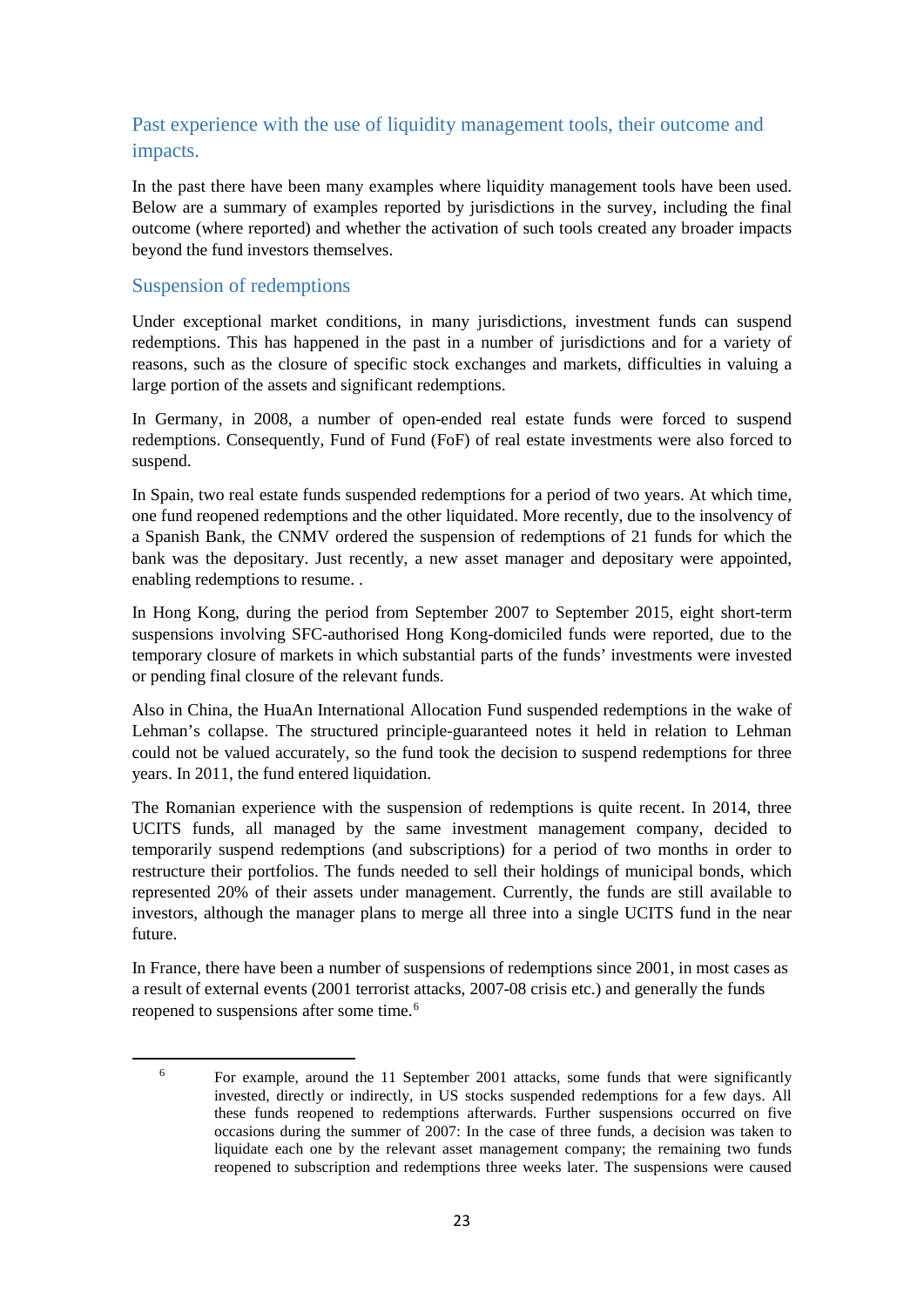Other incidents of where suspensions of redemptions have been enacted are in:

- Brazil: which were enacted for only a few days with no known extra impact outside of the funds holders;
- Ireland: receive 20-30 suspension notifications per annum, which largely relate to fund terminations. Such suspensions sometimes lead to complaints to the ombudsman or legal action;
- Mexico: mainly during the financial crisis with swing pricing also activated;
- Belgium: due, mainly to fund liquidation or mergers;
- Ontario: after the events of September 11 and other cases to facilitate the orderly liquidation and wind-up of investment funds;
- Japan: where suspensions have been allowed after trading on underlying securities markets was suspended. Redemptions resumed shortly afterwards;
- Switzerland: In Autumn 2008/ early 2009 less than 10 Fund of Hedge Funds (FoHFs) had to suspend their redemptions during the crisis, mainly due to liquidity problems. It was impossible to calculate an accurate NAV with large scale withdrawals going on. A majority of affected FoHFs were subsequently dissolved;
- Turkey (after an attack on the headquarters of a local bank in 2003); and
- Luxembourg during 11<sup>th</sup> September 2001 and the 2007/2008 ABS/MBS-crisis.
- The Netherlands: mainly in 2008, in the world wide financial crises. Some smaller Dutch funds and real estate funds faced an unusual high level of request for redemption and were forced to suspend redemptions. Most solved this by liquidating, merging with others, or restructuring.

### Redemption in kind

Some jurisdictions reported the use of redemptions-in-kind in the past, such as Brazil and the UK (especially for large institutional withdrawals). In Portugal such a tool has been used in connection with the liquidation of a fund. Luxembourg also saw limited redemptions-in-kind due to liquidity issues. Finally, in Jersey a number of schemes were set up to transfer the residual assets of suspended funds "in kind" back to the investors.

### Gates and side pockets

 $\overline{a}$ 

In the crisis, many jurisdictions reported that hedge funds implemented the use of redemption gates and side pockets. In Italy some funds of hedge funds made use of redemption gates and side pockets; most side-pocketed assets have been liquidated with little impact beyond fund

by the difficulties of assessing the value of securitised assets at the beginning of the subprime crisis. In April 2008, two funds suspended redemptions. The decision to reopen one of the funds was taken one month later. In the case of the second fund, the management firm decided to liquidate the fund four months later (the extended delay was decided by the asset management company in close cooperation with the small number of institutional unitholders. No retail investors were involved). The suspensions were activated when the market for securitised assets dried up during the subprime crisis, and valuing those assets became impossible. In autumn 2008, about 20 funds of hedge funds that suffered an unusually high level of redemptions and difficulties with the underlying funds faced significant liquidity issues. All funds reopened to redemptions afterwards. In early 2009, about 40 funds (mostly funds of funds) that were invested, directly or indirectly, in Madoff suspended redemptions. All these funds reopened to redemptions afterwards.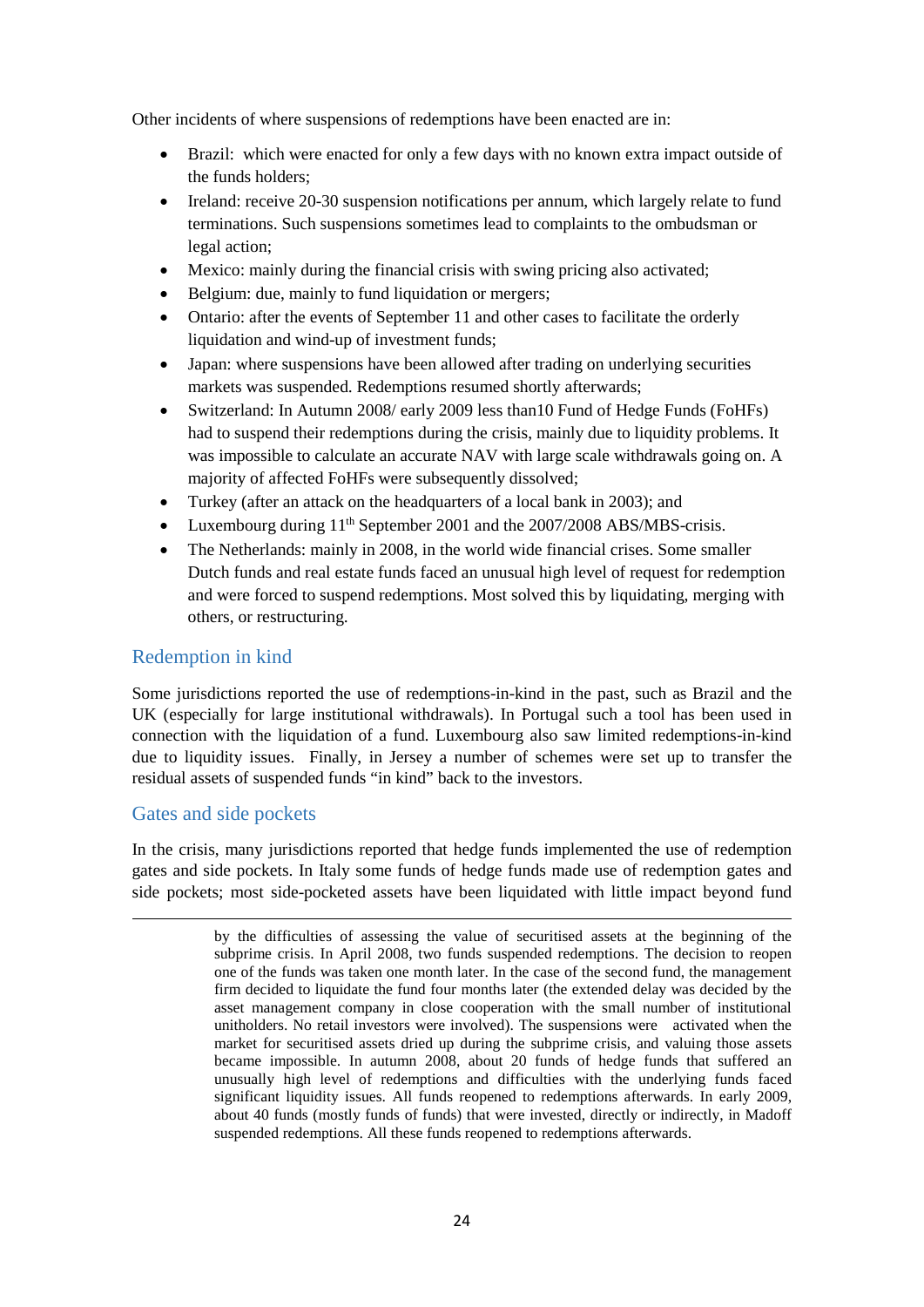investors. Singapore also saw hedge funds activate gates and side pockets during the financial crisis. Some of these funds have subsequently been wound down.

After the collapse of Lehman Brothers, the French AMF authorised the use of redemption gates in funds of hedge funds provided investors were treated fairly. In South Africa, side-pocketing was used, mainly with success, due to the failure of a lower-tier bank in which many income funds had invested.

In Jersey and Luxembourg, some side pockets were set up to isolate a portion of assets subject to liquidity and valuation issues, which were eventually worked out.

### Other tools

During the liquidity crises that arose in 2008 and subsequently in 2013, and to help mutual funds meet their liquidity requirements, India decided:

- (i) to consider, on a case by case basis, a possible extension in the borrowing limit of mutual fund schemes for a limited period of time, from the existing borrowing limit of 20% of the scheme's total net assets.
- (ii) the central bank of India (RBI), in consultation with SEBI, provided a Special Re-Finance Window to Mutual Funds, allowing them to borrow from the central bank to meet short-term liquidity requirements.

With the easing of liquidity pressures and with the lessons it learned, India took a number of steps to enable mutual funds to better withstand liquidity stress in the future. This included adoption of the Principle of Fair Valuation which reduces the incentive for investors to redeem ahead of other investors, thereby reducing the redemption pressure on the scheme.

<span id="page-29-0"></span>In order for mutual funds to meet their liquidity requirements while satisfying redemption requests, RBI and SEBI took the above measures (i) and (ii) to assist the Mutual Fund industry. These steps inspired confidence in the mutual fund industry and, due to the principles of fair valuation adopted by mutual funds, none of these funds utilised RBI's special liquidity window. Nor did a need arise for SEBI to extend the borrowing limit of any asset manager beyond 20%. Thus, thanks to the prudent measures taken in the past, especially with regards to the revised norms on the valuation of securities, the mutual fund industry was able to sail through the situation caused by substantial redemption pressure.